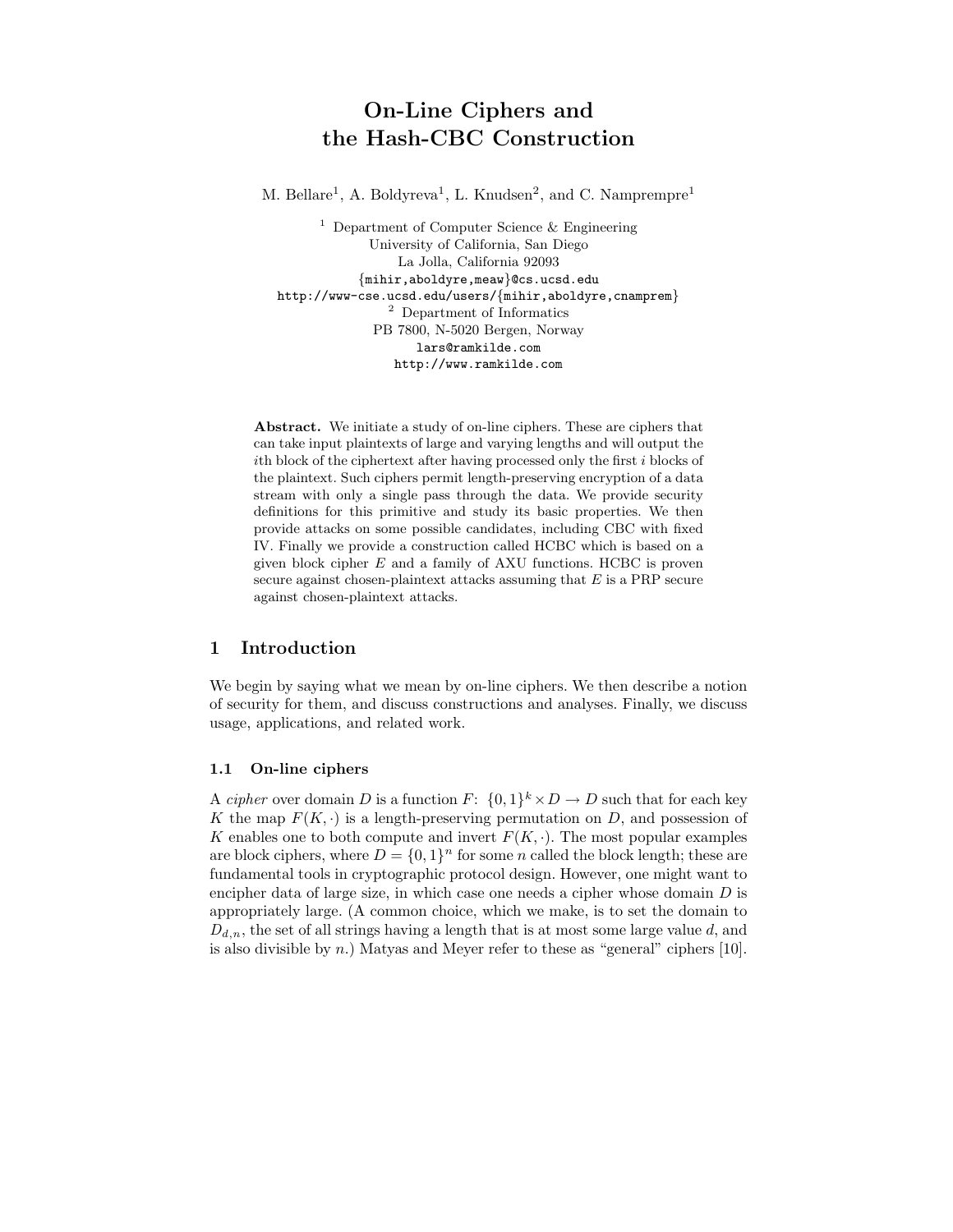In this paper, we are interested in general ciphers that are computable in an on-line manner. Specifically, cipher  $F$  is said to be *on-line* if the following is true. View the input plaintext  $M = M[1] \dots M[l]$  to an instance  $F(K, \cdot)$  of the cipher as a sequence of  $n$ -bit blocks, and similarly for the output ciphertext  $F(K, M) = C[1] \dots C[l]$ . Then, given the key K, for all i, it should be possible to compute output block  $C[i]$  after having seen input blocks  $M[1] \dots M[i]$ . That is,  $C[i]$  does not depend on blocks  $i+1,\ldots,l$  of the plaintext.

An on-line cipher permits real-time, length-preserving encryption of a data stream without recourse to buffering, which can be attractive in some practical settings.

The intent of this paper is to find efficient, proven secure constructions of on-line ciphers and to further explore the applications. Let us now present the relevant security notions and our results.

#### 1.2 A notion of security for on-line ciphers

A commonly accepted notion of security to target for a cipher is that it be a pseudorandom permutation (PRP), as defined by Luby and Rackoff [9]. Namely, for a cipher  $F$  to be a PRP, it should be computationally infeasible, given an oracle  $q$ , to have non-negligible advantage in distinguishing between the case where q is a random instance of F and the case where q is a randomly-chosen, length-preserving permutation on the domain of the cipher. However, if a cipher is on-line, then the *i*th block of the ciphertext does not depend on blocks  $i +$  $1, i + 2, \ldots$  of the plaintext. This is necessary, since otherwise it would not be possible to output the *i*th ciphertext block having seen only the first  $i$  plaintext blocks. Unfortunately, this condition impacts security, since a cipher with this property certainly cannot be a PRP. An easy distinguishing test is to ask the given oracle g the two-block queries  $AB$  and  $AC$ , getting back outputs  $WX$  and YZ respectively, and if  $W = Y$  then bet that g is an instance of the cipher. This test has a very high advantage since the condition being tested fails with high probability for a random length-preserving permutation.

For an on-line cipher, then, we must give up on the requirement that it meet the security property of being a PRP. Instead, we define and target an appropriate alternative notion of security. This is quite natural; we simply ask that the cipher behave "as randomly as possible" subject to the constraint of being on-line. We say that a length-preserving permutation  $\pi$  is *on-line* if for all i the ith output block of  $\pi$  depends only on the first i input blocks to  $\pi$ , and let OPerm<sub>d,n</sub> denote the set of all length-preserving permutations  $\pi$  on domain  $D_{d,n}$ . The rest is like for a PRP, with members of this new set playing the role of the "ideal" objects to which cipher instances are compared: it should be computationally infeasible, given an oracle  $g$ , to have non-negligible advantage in distinguishing between the case where  $g$  is a random instance of  $F$  and the case where g is a random member of  $\mathsf{OPerm}_{d,n}$ . A cipher secure in this sense is called an on-line-PRP.

The fact that an on-line-PRP meets a notion of security that is relatively weak compared to a PRP might at first lead one to question the introduction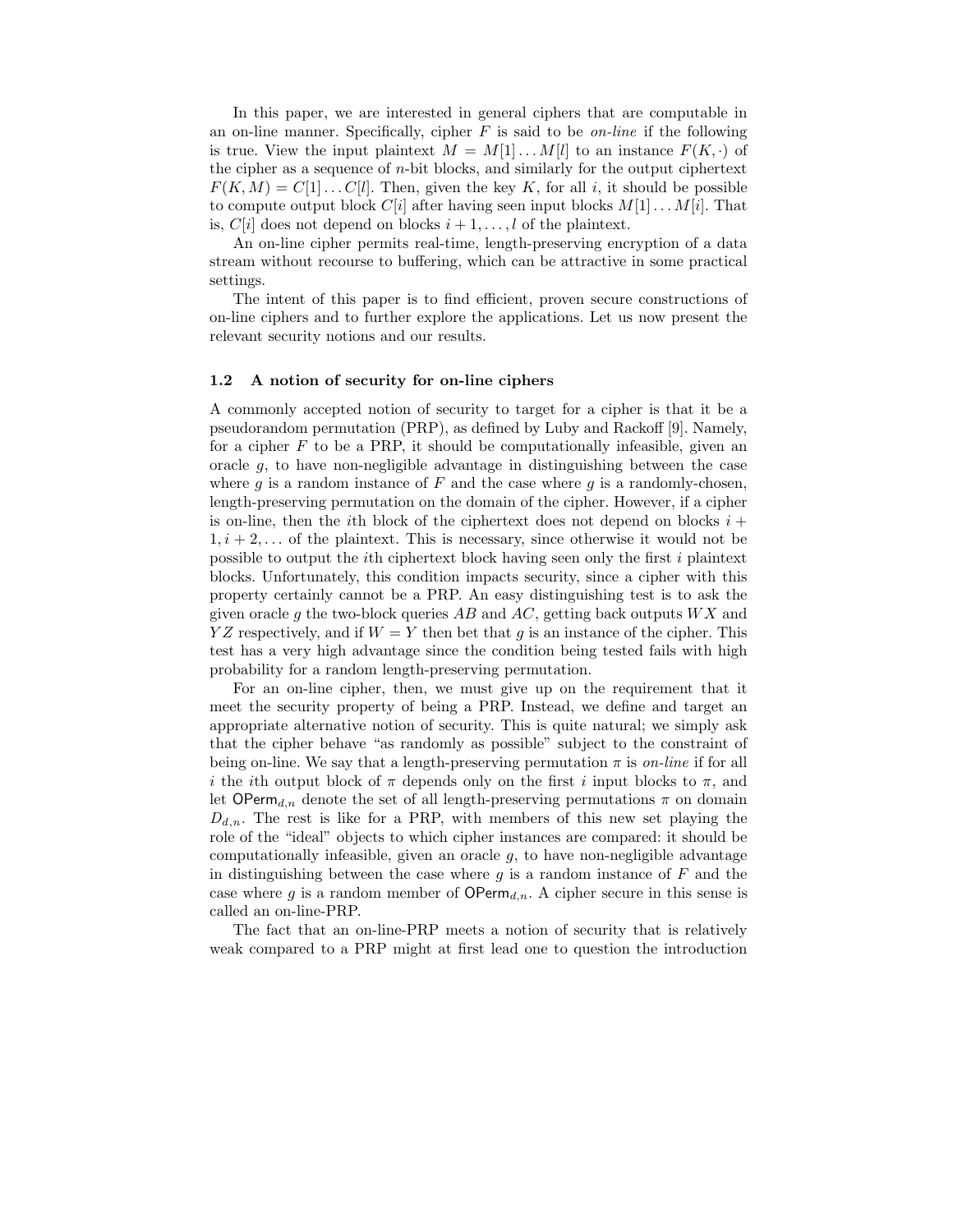of such a notion. However, finding appropriate balances between security and practical constraints is an impactful and active research endeavor where the goal is not necessarily to achieve some strong notion of security but to have the "best possible" security under given practical constraints, so that weaker notions of security are useful. Furthermore, we will see that in this case, even this weak primitive, if properly used, can provide strong security.

#### 1.3 Candidates for on-line ciphers

To the best of our knowledge, the problem of designing on-line ciphers with security properties as strong as those required by our definition has not been explicitly addressed before. When one comes to consider this problem, however, it is natural to test first some existing candidate ciphers or natural constructions from the literature. We consider some of them and present attacks that are helpful to gather intuition about the kinds of security properties we are seeking.

It is natural to begin with standard modes of operation of a block cipher, such as CBC. However, CBC is an encryption scheme, not a cipher; each invocation chooses a new random initial vector as a starting point and makes this part of the ciphertext. In particular, it is not length-preserving. The natural way to modify it to be a cipher is to fix the initial vector. There are a couple of choices: make it a known public value, or, hopefully better for security, make it a key that will be part of the secret key of the cipher. The resulting ciphers are certainly on-line, but they do not meet the notion of security we have defined. In other words, the CBC cipher with fixed IV, whether public or private, can be easily distinguished from a random on-line permutation. Attacks demonstrating this are provided in Section 4.

We then consider the Accumulated Block Chaining (ABC) mode proposed by Knudsen in [7], which is a generalization of the Infinite Garble Extension mode proposed by Campbell [5]. It was designed to have "infinite error propagation," a property that intuitively seems necessary for a secure on-line cipher but which, as we will see, is not sufficient. In Section 4, we present attacks demonstrating that this is not a secure on-line cipher.

#### 1.4 The HCBC on-line cipher and its security

We seek a construction of a secure on-line cipher based on a given block cipher E:  $\{0,1\}^{ek} \times \{0,1\}^{n} \rightarrow \{0,1\}^{n}$ . We provide a construction called HCBC that uses a family  $H: \{0,1\}^{hk} \times \{0,1\}^n \to \{0,1\}^n$  of Almost-XOR-Universal (AXU) hash functions [8]. The key  $eK||hK$  for an instance  $HCBC(eK||hK, \cdot)$  of the cipher consists of a key  $eK$  for the block cipher and a key  $hK$  specifying a member  $H(hK, \cdot)$  of the family H. The construction is just like CBC, except that a ciphertext block is first hashed via  $H(hK, \cdot)$  before being XORed with the next plaintext block. (The initial vector is fixed to  $0<sup>n</sup>$ .) A picture is in Figure 3, and a full description of the construction is in Section 6. It is easy to see that this cipher is on-line.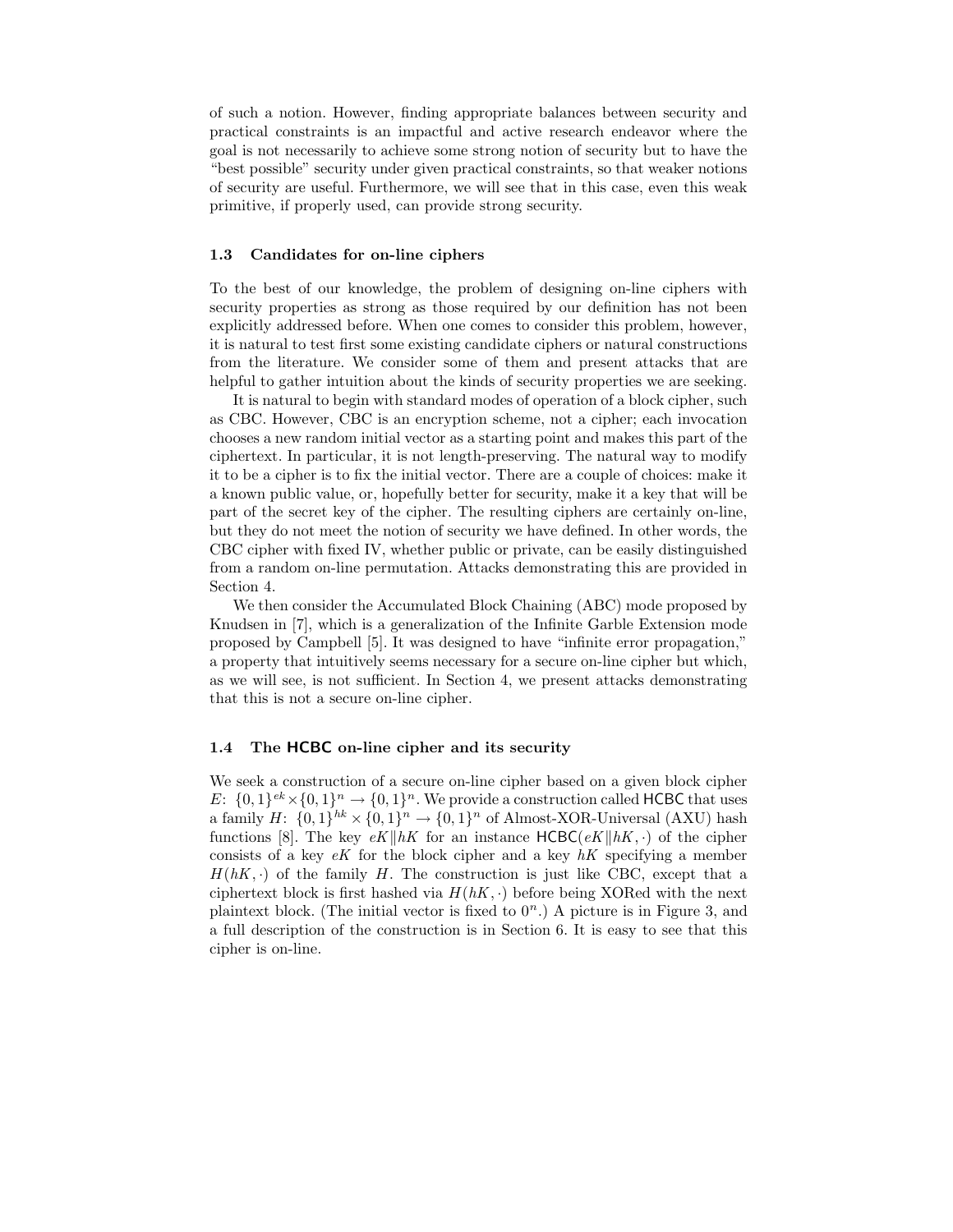We stress that the hash functions map  $n$  bits to  $n$  bits, meaning work on inputs of the block length, as does the given block cipher. Numerous designs of fast AXU families are known, so that our construction is quite efficient. For an overview of the state-of-the-art of AXU families refer to [12].

We prove that HCBC meets the notion of security for an on-line cipher that we discussed above, assuming that the underlying block cipher  $E$  is a PRP. The proof involves finding and exploiting a way of looking at an on-line cipher as a  $2^n$ -ary tree of permutations on n bits, and then going through a hybrid argument involving a sequence of different games that "move" from  $\mathsf{OPerm}_{d,n}$  to HCBC.

#### 1.5 Security against chosen ciphertext attacks

The notions of PRPs and on-line PRPs that we have discussed above represent security under chosen-plaintext attack. A stronger requirement is security under chosen-ciphertext attack. For a PRP this means that the adversary has an oracle not just for the challenge permutation, but also for its inverse. (An object secure in this sense was called a strong PRP in [11] and a super-PRP in [9].) This notion is easily adapted to yield a notion of on-line PRPs secure against chosenciphertext attack. We provide an attack showing that HCBC is not secure against chosen-ciphertext attack. The question of finding a construction of an on-line PRP secure against chosen ciphertext attack, based on a block cipher assumed to be a PRP secure against chosen-ciphertext attack, is open. In the full version of this paper [1] we report on some efforts to this end.

#### 1.6 Usage and application of on-line ciphers

There are settings in which the input plaintext is being streamed to a device that has limited memory for buffering and wants to produce output at the same rate at which it is getting input. The on-line property becomes desirable in these settings. The most direct usage of an on-line cipher will be in settings where, additionally, there is a constraint requiring the length of the ciphertext to equal the length of the plaintext. (Otherwise, one can use a standard mode of encryption like CBC, since it has the on-line property. But it is length expanding in the sense that the length of the ciphertext exceeds that of the plaintext, due to the changing initial vector.) This type of constraint occurs when one is dealing with fixed packet formats or legacy code.

However, an on-line cipher is more generally useful, via the "encode-thenencipher" paradigm discussed in [4]. This paradigm was presented for ciphers that are PRPs, and says that enciphering yields an IND-CPA secure encryption scheme if the message space has enough entropy, and provides integrity (meaning achieves INT-CTXT) if the message space contains enough redundancy. (The privacy requires that the PRP be secure against chosen-plaintext attack, while the integrity requires security against chosen-ciphertext attack.) Entropy and redundancy might be present in the data, as often happens when enciphering structured data like packets, which have fixed formats and often contain counters. Or, entropy and redundancy can be explicitly added, for example by inserting a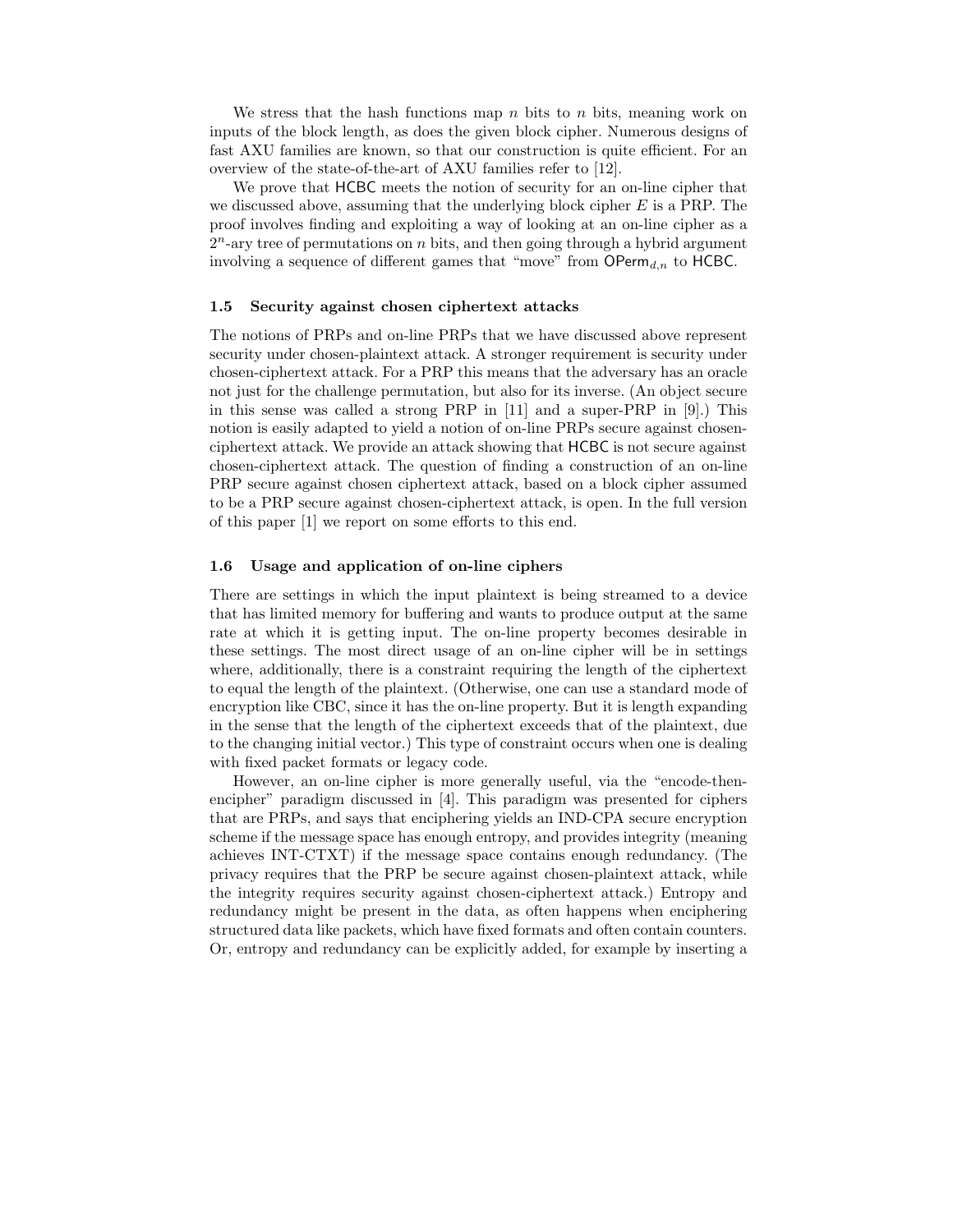random value and a constant string in the message. (This will of course increase the size of the plaintext, so is only possible when data expansion is permitted.)

Claims similar to those made in [4] remain true even if the cipher is an online-PRP rather than a PRP. Specifically, the requirement on the message space must be strengthened to require not just that entropy be present, but that it be in the first blocks of the message; and similarly, that redundancy not just be present, but be at the end of the data. Again, one might already have data of such structure, in which case the encryption will be length preserving yet provide semantic security and integrity, or one can prepend a random number and append a constant to the message, getting the same properties but at the cost of data expansion.

#### 1.7 Related work

The problem addressed by our Hash-CBC construction is that of building a general cipher from a block cipher. Naor and Reingold [11] consider this problem for the case where the general cipher is to be a PRP or strong PRP, while we want the general cipher to be an on-line-PRP or strong-on-line-PRP. The constructions of [11, Section 7] are not on-line; indeed, they cannot be, since they achieve the stronger security notion of a PRP. Our construction, however, follows that of [11] in using hash functions in combination with block ciphers. A problem that has received a lot of attention is to take a PRP and produce another having twice the input block length of the original [9, 11]. We are, however, interested in allowing inputs of varying and very large size, not merely twice the block size.

# 2 Definitions

We recall basic definitions of families of functions and ciphers following [2].

NOTATION. A *string* is a member of  $\{0,1\}^*$ . If x is a string, then |x| denotes its length. The empty string is denoted  $\varepsilon$ . If  $x, y \in \{0, 1\}^*$  are strings, then we denote by  $\mathsf{LCP}_n(x, y)$  the *longest common n-prefix* of x, y. This is the longest string s such that  $|s|$  is a multiple of n, and s is a prefix of both x and y. A map  $f: D \to R$  is a permutation if  $D = R$  and f is a bijection (i.e. one-to-one and onto). A map  $f: D \to R$  is length-preserving if  $|f(x)| = |x|$  for all  $x \in D$ . If  $n \geq 1, d \geq 1$  are integers, then  $D_{d,n}$  denotes the set of all strings whose length is a positive multiple of n bits and at most dn bits. If  $P \in D_{d,n}$ , then  $P[i]$  denotes its ith block, meaning  $P = P[1] \dots P[l]$  where  $l = |P|/n$  and  $|P[i]| = n$  for all  $i = 1, \ldots, l$ . We will typically consider functions whose inputs and outputs are in  $D_{d,n}$ , so that both are viewed as sequences of blocks where each block is n bits long. We let  $f^{(i)}$  denote the function which on input M returns the *i*th block of  $f(M)$ . (Or  $\varepsilon$  if  $|f(M)| < ni$ .)

FUNCTION FAMILIES AND CIPHERS. A family of functions is a map  $F: Kevs(F) \times$  $Dom(F) \rightarrow Ran(F)$  where  $Keys(F)$  is the key space of F;  $Dom(F)$  is the domain of F; and  $\text{Ran}(F)$  is the *range* of F. If  $\text{Keys}(F) = \{0,1\}^k$ , then we refer to k as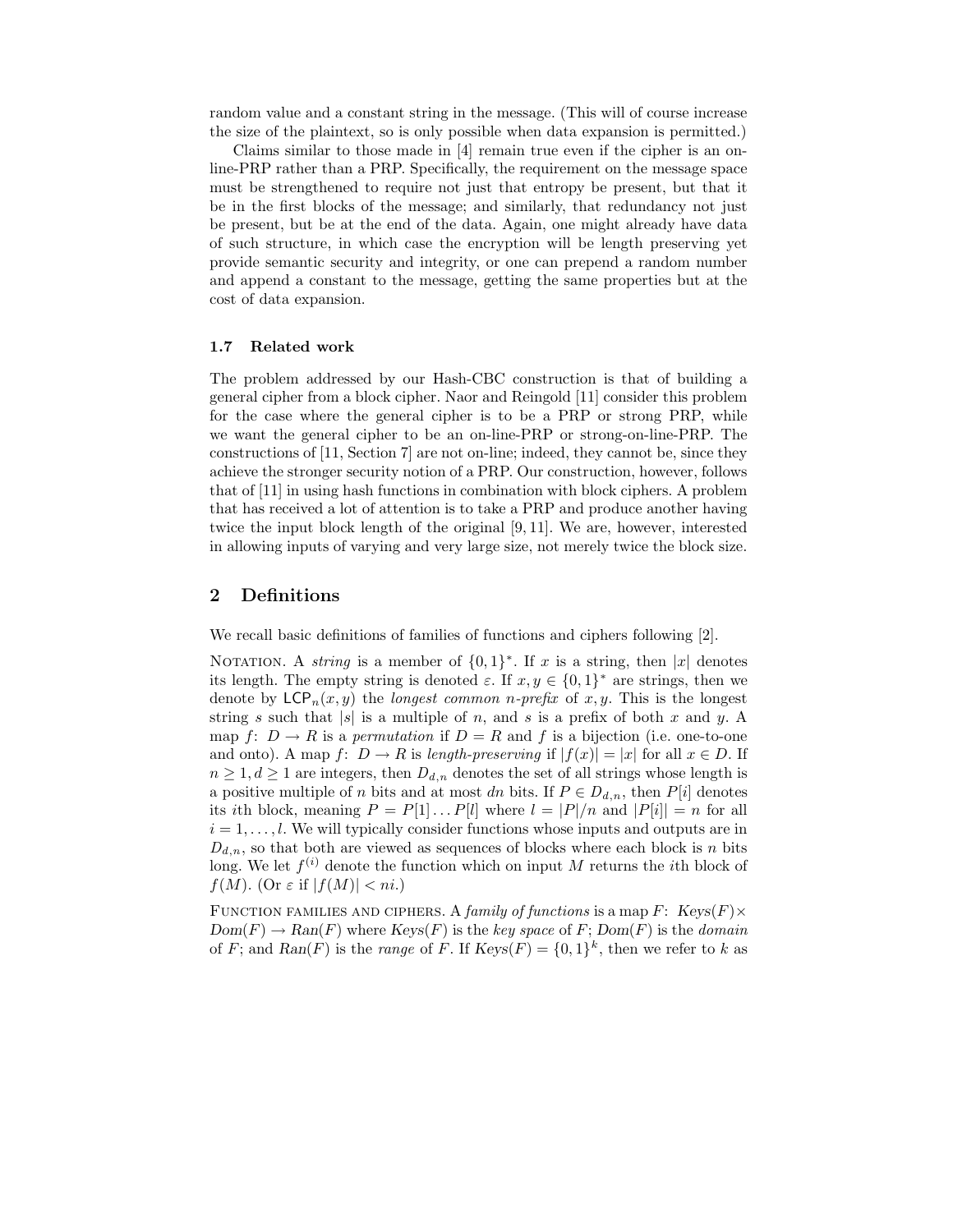the key-length. The two-input function F takes a key  $K \in \text{Kevs}(F)$  and an input  $x \in Dom(F)$  to return a point  $F(K, x) \in Ran(F)$ . For each key  $K \in Keys(F)$ , we define the map  $F_K: Dom(F) \to Ran(F)$  by  $F(K, x)$  for all  $x \in Dom(F)$ . Thus, F specifies a collection of maps from  $Dom(F)$  to  $Ran(F)$ , each map being associated with a key. (That is why  $F$  is called a family of functions.) We refer to  $F(K, \cdot)$  as an *instance* of F. The operation of choosing a key at random from the key space is denoted  $K \stackrel{R}{\leftarrow} Keys(F)$ . We write  $f \stackrel{R}{\leftarrow} F$  for the operation  $K \stackrel{R}{\leftarrow} \text{Keys}(F)$ ;  $f \leftarrow F(K, \cdot)$ . That is,  $f \stackrel{R}{\leftarrow} F$  denotes the operation of selecting at random a function from the family  $F$ . When  $f$  is so selected it is called a random instance of F. Let  $\text{Rand}_{n,n}$  be the family of all functions mapping  $\{0,1\}^n$  to  $\{0,1\}^n$  so that  $f \stackrel{R}{\leftarrow}$  Rand<sub>n,n</sub> denotes the operation of selecting at random a function from  $\{0,1\}^n$  to  $\{0,1\}^n$ . Similarly, let Perm<sub>n</sub> be the family of all permutations mapping  $\{0,1\}^n$  to  $\{0,1\}^n$  so that  $\pi \stackrel{R}{\leftarrow}$  Perm<sub>n</sub> denotes the operation of selecting at random a permutation on  $\{0,1\}^n$ . We say that F is a cipher if  $Dom(F) = Ran(F)$  and each instance  $F(K, \cdot)$  of F is a lengthpreserving permutation. A block cipher is a cipher whose domain and range equal  $\{0,1\}^n$  for some integer n called the *block size*. (For example, the AES has block size 128.) If F is a cipher, then  $F^{-1}$  is the *inverse cipher*, defined by  $F^{-1}(K, x) = F(K, \cdot)^{-1}(x)$  for all  $K \in \text{Keys}(F)$  and  $x \in \text{Dom}(F)$ .

PSEUDORANDOMNESS OF CIPHERS. A "secure" cipher is one that approximates a family of random permutations; the "better" the approximation, the more secure the cipher. This is formalized following  $[6, 9]$ . A *distinguisher* is an algorithm that has access to one or more oracles and outputs a bit. Let  $F: Keys(F) \times \{0,1\}^n \rightarrow$  ${0,1}<sup>n</sup>$  be a family of functions with domain and range  ${0,1}<sup>n</sup>$ . Let  $A<sub>1</sub>$  be a distinguisher with one oracle and  $A_2$  a distinguisher with two oracles. Let

 $\mathbf{Adv}_{F}^{\text{prp-cpa}}(A_1) = \Pr\left[\: g \stackrel{R}{\leftarrow} F \: : \: A_1^g = 1 \: \right] - \Pr\left[\: g \stackrel{R}{\leftarrow} \textsf{Perm}_n \: : \: A_1^g = 1 \: \right] \: .$ 

If  $F: \text{Keys}(F) \times \{0,1\}^n \to \{0,1\}^n$  is a cipher, then we also let

$$
\mathbf{Adv}_{F}^{\text{prp-cca}}(A_2) = \Pr\left[\ g \stackrel{R}{\leftarrow} F \ : \ A_2^{g,g^{-1}} = 1 \right] - \Pr\left[\ g \stackrel{R}{\leftarrow} \text{Perm}_n \ : \ A_2^{g,g^{-1}} = 1 \right] \ .
$$

These capture the advantage of the distinguisher in question in the task of distinguishing a random instance of  $F$  from a random permutation on  $D$ . In the first case, the distinguisher gets to query the challenge instance. In the second, it also gets to query the inverse of the challenge instance. For any integers  $t, q_e, q_d, \mu_e, \mu_d$ , we now let

$$
\mathbf{Adv}_{F}^{\text{prp-cpa}}(t, q_e, \mu_e) = \max_{A_1} \left\{ \mathbf{Adv}_{F}^{\text{prp-cpa}}(A_1) \right\}
$$

$$
\mathbf{Adv}_{F}^{\text{prp-cca}}(t, q_e, \mu_e, q_d, \mu_d) = \max_{A_2} \left\{ \mathbf{Adv}_{F}^{\text{prp-cca}}(A_2) \right\}.
$$

The maximum is over all distinguishers having time-complexity  $t$ , making to the g oracle at most  $q_e$  queries totaling at most  $\mu_e$  bits, and, in the second case, also making to the  $g^{-1}$  oracle at most  $q_d$  queries totaling at most  $\mu_d$  bits. We say that a PRP  $F$  is secure against chosen-plaintext attacks if the function  $\mathbf{Adv}_{F}^{\text{prp-cpa}}(t, q_e)$  grows "slowly." Similarly, we say that a PRP F is se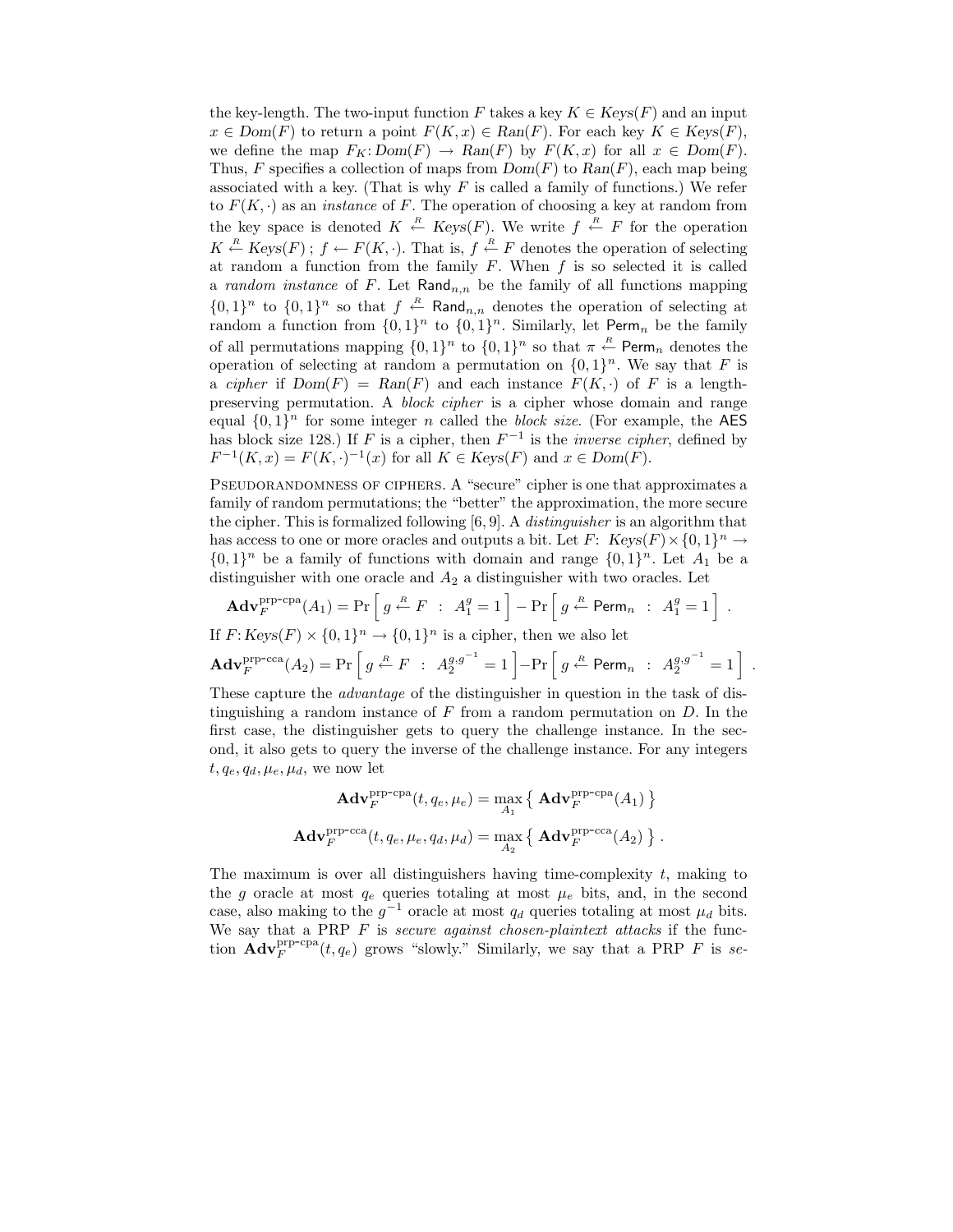cure against chosen-ciphertext attacks if the function  $\mathbf{Adv}_{F}^{\text{pp-cca}}(t, q_e, q_d)$  grows "slowly." Time complexity includes the time to reply to oracle calls by computation of  $F(K, \cdot)$  or  $F(K, \cdot)^{-1}$ .

## 3 On-line ciphers and their basic properties

We say that a function  $f: D_{d,n} \to D_{d,n}$  is *n*-on-line if the *i*-th block of the output is determined completely by the first i blocks of the input. A more formal definition follows. We refer the reader to Section 2 for the definition of  $f^{(i)}$ .

**Definition 1.** Let  $n, d \ge 1$  be integers, and let  $f: D_{d,n} \to D_{d,n}$  be a lengthpreserving function. We say that f is  $n\text{-}on\text{-}line$  if there exists a function X:  $D_{d,n} \to \{0,1\}^n$  such that for every  $M \in D_{d,n}$  and every  $i \in \{1,\ldots,|M|/n\}$  it is the case that

$$
f^{(i)}(M) = X(M[1] \dots M[i]) .
$$

A cipher F having domain and range a subset of  $D_{d,n}$  is said to be *n*-on-line if for every  $K \in \text{Keys}(F)$  the function  $F(K, \cdot)$  is on-line.

**Definition 2.** Let f be an n-on-line function. Let  $i \geq 1$ . Fix  $M[1], \ldots, M[i-1] \in$  $\{0,1\}^n$ . Define the function  $\Pi_{M[1]...M[i-1]}^f$ :  $\{0,1\}^n \to \{0,1\}^n$  by

$$
\Pi_{M[1]\dots M[i-1]}^{f}(x) = f^{(i)}(M[1]\dots M[i-1]x)
$$

for all  $x \in \{0,1\}^n$ .

**Proposition 1.** If f is an n-on-line permutation,  $i \geq 1$  and  $M[1], \ldots, M[i-1] \in$  ${0,1}<sup>n</sup>$ , then the map  $\prod_{M[1]\dots M[i-1]}^{f}$  is a permutation on  ${0,1}<sup>n</sup>$ .

The proof of proposition 1 is in the full version of this paper [1].

PSEUDORANDOMNESS OF ON-LINE CIPHERS. Let  $\mathsf{OPerm}_{d,n}$  denote the family of all *n*-on-line, length-preserving permutations on  $D_{d,n}$ . A "secure" on-line cipher is one that closely approximates  $\mathsf{OPerm}_{d,n}$ ; the "better" the approximation, the more "secure" the on-line cipher. This formalization is analogous to the previously presented formalization of the pseudorandomness of ciphers. Let F: Keys(F)  $\times D_{d,n} \rightarrow D_{d,n}$  be a family of functions with domain and range  $D_{d,n}$ . Let  $A_1$  be a distinguisher with one oracle and  $A_2$  a distinguisher with two oracles. Let

$$
\mathbf{Adv}_{F}^{\text{oprpcpa}}(A_1) = \Pr\left[\,g \stackrel{R}{\leftarrow} F \;:\; A_1^g = 1\,\right] - \Pr\left[\,g \stackrel{R}{\leftarrow} \mathsf{OPerm}_{d,n} \;:\; A_1^g = 1\,\right] \;.
$$

If  $F: \text{Keys}(F) \times \{0,1\}^n \to \{0,1\}^n$  is a cipher, then we also let

$$
\mathbf{Adv}_{F}^{\text{opp-cca}}(A_2) = \Pr\left[g \stackrel{R}{\leftarrow} F \ : \ A_2^{g,g^{-1}} = 1\right] - \Pr\left[g \stackrel{R}{\leftarrow} \text{OPerm}_{d,n} \ : \ A_2^{g,g^{-1}} = 1\right].
$$

These capture the *advantage* of the distinguisher in question in the task of distinguishing a random instance of  $F$  from a random, length-preserving, *n*-on-line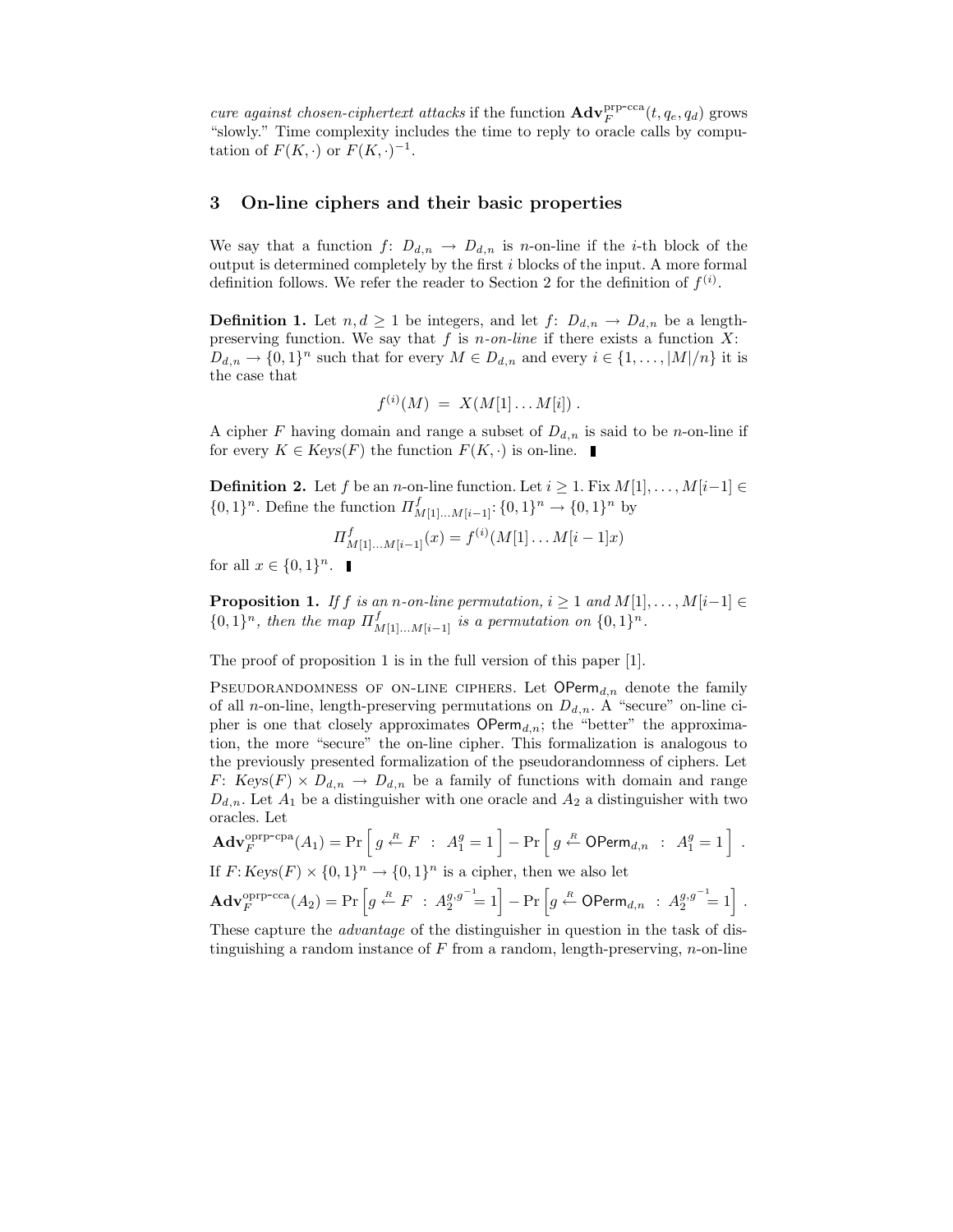permutation on  $D_{d,n}$ . In the first case, the distinguisher gets to query the challenge instance. In the second, it also gets to query the inverse of the challenge instance. For any integers  $t, q_e, \mu_e, q_d, \mu_d$ , we now let

$$
\mathbf{Adv}_{F}^{\text{oprp-cpa}}(t, q_e, \mu_e) = \max_{A_1} \left\{ \mathbf{Adv}_{F}^{\text{oprp-cpa}}(A_1) \right\}
$$

$$
\mathbf{Adv}_{F}^{\text{oprp-cca}}(t, q_e, \mu_e, q_d, \mu_d) = \max_{A_2} \left\{ \mathbf{Adv}_{F}^{\text{oprp-cca}}(A_2) \right\}.
$$

The maximum is over all distinguishers having time-complexity  $t$ , making to the oracle g at most  $q_e$  queries totaling at most  $\mu_e$  bits, and, in the second case, also making to the  $g^{-1}$  oracle at most  $q_d$  queries totaling at most  $\mu_d$ bits. We say that an online PRP (OPRP)  $F$  is secure against chosen plaintext attacks if the function  $\mathbf{Adv}_{F}^{\text{opp-pra}}(t, q_e, \mu_e)$  grows "slowly." Similarly, we say that an OPRP  $F$  is secure against chosen ciphertext attacks if the function  $\mathbf{Adv}_{F}^{\text{opp--}}(\ell, q_e, \mu_e, q_d, \mu_d)$  grows "slowly." Time complexity includes the time to reply to oracle calls by computation of  $F(K, \cdot)$  or  $F(K, \cdot)^{-1}$ .

Tree-based characterization. We present a tree-based characterization of n-on-line ciphers that is useful to gain intuition and to analyze constructs. Let  $N = 2<sup>n</sup>$ . An N-ary tree of functions is an N-ary tree T each node of which is labeled by a function mapping  $\{0,1\}^n$  to  $\{0,1\}^n$ . We label each edge in the tree in a natural way via a string in  $\{0,1\}^n$ . Then, each node in the tree is described by a sequence of edge labels defining the path from the root to the node in question. The function labeling node  $x$  in the tree, where  $x$  is a string of length *ni* for some  $0 \le i \le d$ , is then denoted  $T_x$ . A tree defines a function T from  $D_{d,n}$  to  $D_{d,n}$  as described below. If the nodes in the tree are labeled with permutations, then the tree also defines an inverse function  $T^{-1}$ .

$$
T(M[1]...M[l])
$$
\n
$$
x \leftarrow \varepsilon
$$
\nFor  $i = 1, ..., l$  do\n
$$
C[i] \leftarrow T_x(M[i])
$$
\nFor  $i = 1, ..., l$  do\n
$$
T^{-1}(C[1]...C[l])
$$
\nFor  $i = 1, ..., l$  do\n
$$
M[i] \leftarrow T_x^{-1}(C[i])
$$
\n
$$
x \leftarrow x || C[i]
$$
\n
$$
x \leftarrow x || C[i]
$$
\n
$$
x \leftarrow x || C[i]
$$
\n
$$
T_x^{-1}(C[i])
$$
\n
$$
T_x^{-1}(C[i])
$$
\n
$$
T_x^{-1}(C[i])
$$
\n
$$
T_x^{-1}(C[i])
$$
\n
$$
T_x^{-1}(C[i])
$$
\n
$$
T_x^{-1}(C[i])
$$
\n
$$
T_x^{-1}(C[i])
$$
\n
$$
T_x^{-1}(C[i])
$$
\n
$$
T_x^{-1}(C[i])
$$
\n
$$
T_x^{-1}(C[i])
$$
\n
$$
T_x^{-1}(C[i])
$$
\n
$$
T_x^{-1}(C[i])
$$
\n
$$
T_x^{-1}(C[i])
$$
\n
$$
T_x^{-1}(C[i])
$$
\n
$$
T_x^{-1}(C[i])
$$
\n
$$
T_x^{-1}(C[i])
$$
\n
$$
T_x^{-1}(C[i])
$$
\n
$$
T_x^{-1}(C[i])
$$
\n
$$
T_x^{-1}(C[i])
$$
\n
$$
T_x^{-1}(C[i])
$$
\n
$$
T_x^{-1}(C[i])
$$
\n
$$
T_x^{-1}(C[i])
$$
\n
$$
T_x^{-1}(C[i])
$$
\n
$$
T_x^{-1}(C[i])
$$
\n
$$
T_x^{-1}(C[i])
$$
\n
$$
T_x^{-1}(C[i])
$$
\n
$$
T_x^{-1}(C[i])
$$
\n
$$
T_x^{-1}(C[i])
$$
\n
$$
T_x^{-1}(C[i])
$$
\n
$$
T_x^{-1}(C[i])
$$
\n
$$
T_x^{-1}(C[i])
$$
\n<math display="</math>

Here,  $1 \leq l \leq d$ . Let  $G : K\ellys(G) \times \{0,1\}^n \to \{0,1\}^n$  be a function family. (We are most interested in the case where G is  $\text{Perm}_n$  or  $\text{Rand}_{n,n}$ .) We let Tree $(n, G, d)$  denote the set of all  $2^n$ -ary trees of functions in which each function is an instance of  $G$  and the depth of the tree is  $d$ . This set is viewed as equipped with a distribution under which each node of the tree is assigned a random instance of G, and the assignments to the different nodes are independent. We claim that a tree-based construction defined above is a valid characterization of on-line ciphers, as stated in the following proposition and proven in [1].

**Proposition 2.** There is a bijection between  $\mathsf{Tree}(n, \mathsf{Perm}_n, d)$  and  $\mathsf{OPT}_{d,n}$ .

Inversion. It turns out that the inverse of an on-line permutation is itself online, as stated below and proven in [1].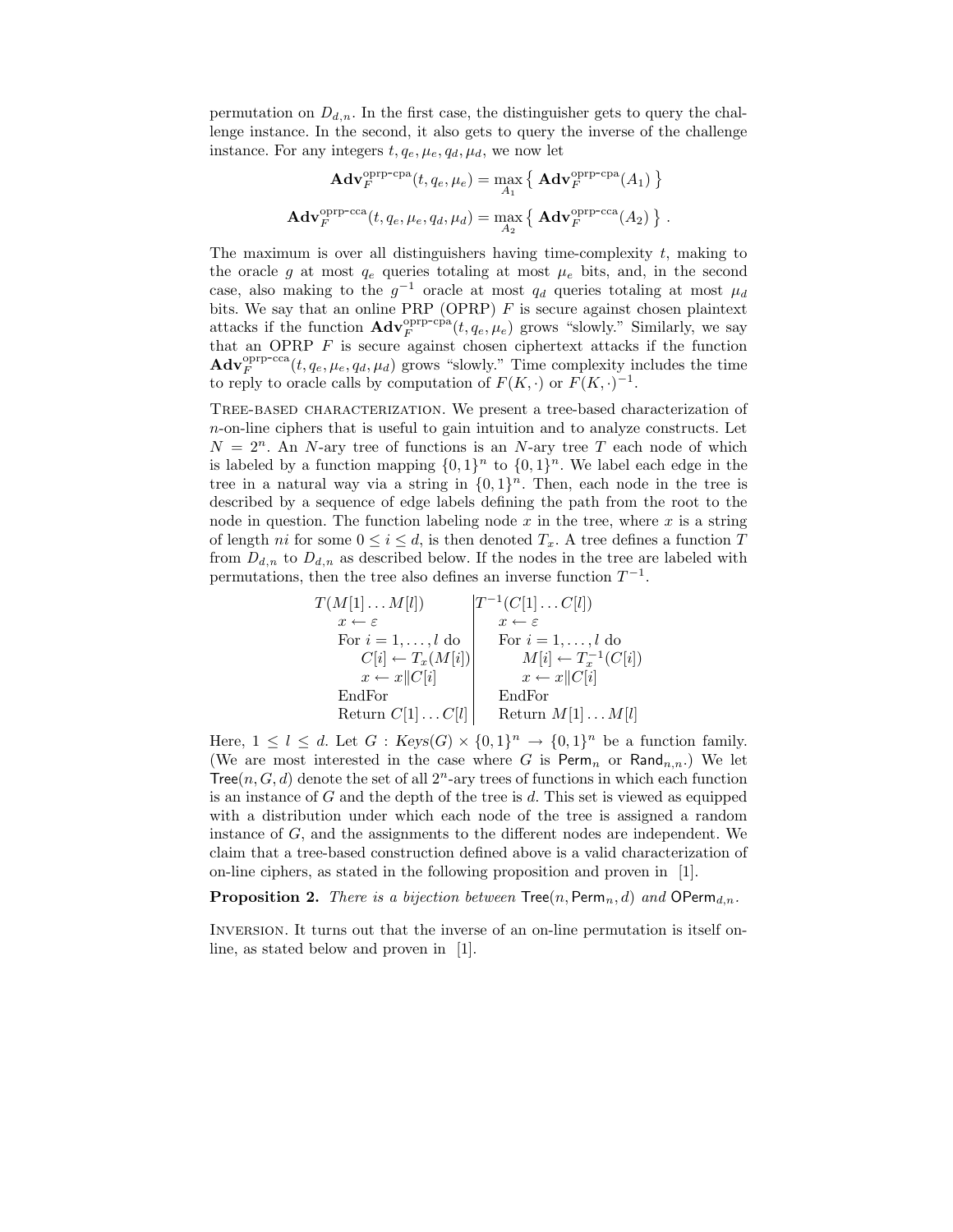**Proposition 3.** Let  $f: D_{d,n} \to D_{d,n}$  be an n-on-line permutation, and let  $g =$  $f^{-1}$ . Then g is an n-on-line permutation.

We note that the proof does not tell us anything about the computational complexity of function  $f^{-1}$ , meaning it could be the case that f is efficiently computable, but the  $f^{-1}$  given by Proposition 3 is not. However, whenever we design a cipher F, we will make sure that both  $F(K, \cdot)$  and  $F^{-1}(K, \cdot)$  are efficiently computable given K, and will explicitly specify  $F^{-1}$  in order to make this clear.

# 4 Analysis of some candidate ciphers

We consider several candidates for on-line ciphers. First, we consider one based on the basic CBC mode. Then, we consider the Accumulated Block Chaining (ABC) proposed by Knudsen in [7], which is a generalization of the Infinite Garble Extension mode proposed by Campbell [5]. In this section, we let E:  $\{0,1\}^{ek} \times \{0,1\}^{n} \rightarrow \{0,1\}^{n}$  be a given block cipher with key size ek and block size n.

CBC AS AN ON-LINE CIPHER. In CBC encryption based on  $E$ , one usually uses a new, random IV for every message. This does not yield a cipher, let alone an on-line one. To get an on-line cipher, we fix the IV. We can, however, make it secret; this can only increase security. In more detail, the CBC cipher associated to E, denoted OCBC, has key space  $\{0,1\}^{ek+n}$ . For  $M, C \in D_{d,n}$ ,  $eK \in \{0,1\}^{ek}$ and  $C[0] \in \{0,1\}^n$ , we define

$$
OCBC(eK \parallel C[0], M)
$$
  
Parse  $M$  as  $M[1] \dots M[l]$  with  $l \ge 1$   
 For  $i = 1, ..., l$  do  
  $C[i] \leftarrow E(eK, M[i] \oplus C[i-1])$   
 Return  $C[1] \dots C[l]$   
 Return  $C[1] \dots C[l]$   
 Return  $M[1] \dots M[l]$ 

Here,  $C[0]$  is the IV. The key is the pair  $eK||C[0]$ , consisting of a key  $eK$  for the block cipher, and the IV. It is easy to check that the above cipher is on-line. For clarity, we have also shown the inverse cipher. We now present the attack. The adversary A shown in Figure 1 gets an oracle q where q is either an instance of OCBC or an instance of OPerm $_{d,n}$ . We claim that

$$
\mathbf{Adv}_{\mathbf{OCEC}}^{\text{opp-cpa}}(A) \ge 1 - 2^{-n} \tag{1}
$$

We justify Equation (1) in the full version of this paper [1]. Since A made only 3 oracle queries, this shows that the CBC mode with a fixed IV is not a secure on-line cipher.

The idea of the attack is to gather some input-output pairs for the cipher. Then we use these values to construct a new sequence of input blocks so that one of the input blocks to  $E$  collides with one of the previous input blocks to E. This enables us to predict an output block of the cipher. If our prediction is correct, then we know that the oracle is an instance of OCBC with overwhelming probability.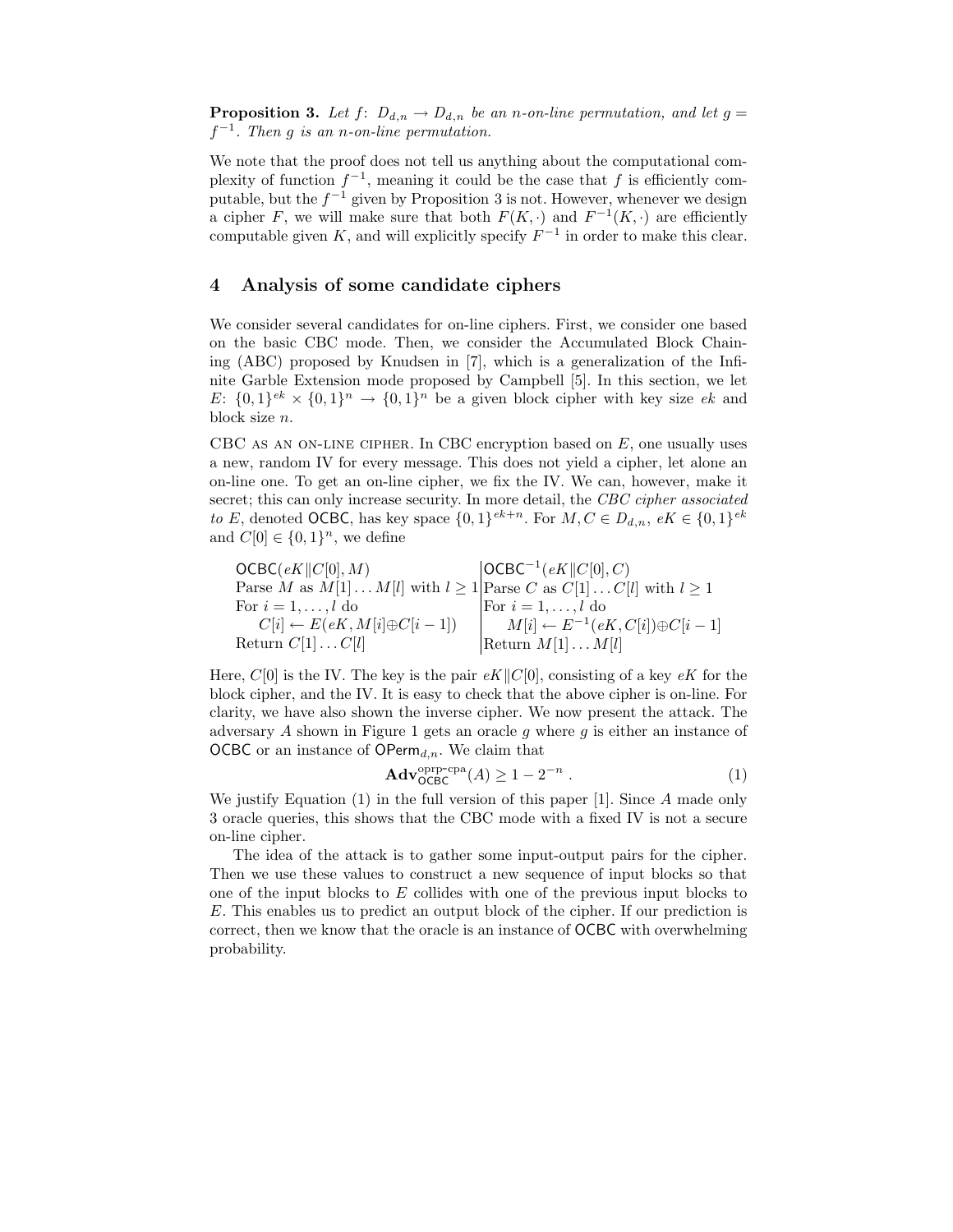Distinguisher  $A^g$ 

Let  $M[2], \ldots, M[l]$  be any *n*-bit strings Let  $M_1 = 0^n M[2] \dots M[l]$  and let  $M_2 = 1^n M[2] \dots M[l]$ Let  $C_1[1] \dots C_1[l] \leftarrow g(M_1)$  and let  $C_2[1] \dots C_2[l] \leftarrow g(M_2)$ Let  $M_3[2] = M[2] \oplus C_1[1] \oplus C_2[1]$  and let  $M_3 = 1^n M_3[2] M[3] \dots M[l]$ Let  $C_3[1] \ldots C_3[l] \leftarrow g(M_3)$ If  $C_3[2] = C_1[2]$  then return 1 else return 0

Fig. 1. Attack on the CBC based on-line cipher.

ABC as an on-line cipher. Knudsen in [7] proposes the Accumulated Block Chaining (ABC) mode of operation for block ciphers. This is an on-line cipher that is a natural starting point in the problem of finding a secure on-line cipher because it has the property of "infinite error propagation." We formalize and analyze ABC with regard to meeting our security requirements.

The mode is parameterized by initial values  $P[0], C[0] \in \{0,1\}^n$  and also by a public function h:  $\{0,1\}^n \rightarrow \{0,1\}^n$ . (Instantiations for h suggested in [7] include the identity function, the constant function always returning  $0^n$ , and the function which rotates its input by one bit.) We are interested in the security of the mode across various settings and choices of these parameters. (In particular, we want to consider the case where the initial values are public and also the case where they are secret, and see how the choice of  $h$  impacts security in either case.) Accordingly, it is convenient to first introduce auxiliary functions EABC and DABC. For  $M, C \in D_{d,n}$  and  $eK \in \{0,1\}^k$ , we define

$$
\begin{array}{ll}\n\text{EABC}(eK, P[0], C[0], M) \\
\text{Parse } M \text{ as } M[1] \dots M[l] \text{ with } l \ge 1 \\
\text{For } i = 1, \dots, l \text{ do} \\
P[i] \leftarrow M[i] \oplus h(P[i-1]) \\
C[i] \leftarrow E(eK, P[i] \oplus C[i-1]) \\
\oplus P[i-1] \\
\text{EndFor} \\
\text{Return } C[1] \dots C[l] \\
\end{array}\n\quad\n\begin{array}{ll}\n\text{DABC}(eK, P[0], C[0], C) \\
\text{Parse } C \text{ as } C[1] \dots C[l] \text{ with } l \ge 1 \\
\text{Parse } C \text{ as } C[1] \dots C[l] \text{ with } l \ge 1 \\
\text{For } i = 1, \dots, l \text{ do} \\
P[i] \leftarrow E^{-1}(eK, C[i] \oplus P[i-1]) \\
\oplus C[i-1] \\
\oplus C[i-1] \\
\text{EndFor} \\
\text{Return } M[1] \dots M[l]\n\end{array}
$$

We now define two versions of the ABC cipher. The first uses public initial values, while the second uses secret initial values. The ABC cipher with public *initial values* associated to E, denoted PABC, has key space  $\{0,1\}^k$  and domain and range  $D_{d,n}$ . We fix values  $P[0], C[0] \in \{0,1\}^n$  which are known to all parties including the adversary. We then define the cipher and the inverse cipher as follows:

$$
\begin{array}{ll}\n\textsf{PABC}(eK,M) & \textsf{PABC}^{-1}(eK,C) \\
\textsf{Return EABC}(eK,P[0],C[0],M) & \textsf{Return DABC}(eK,P[0],C[0],C)\n\end{array}
$$

The  $ABC$  cipher with secret initial values associated to  $E$ , denoted SABC, has key space  $\{0,1\}^{k+2n}$  and domain and range  $D_{d,n}$ . The key is  $eK||P[0]||C[0]$ . We then define the cipher and the inverse cipher as follows: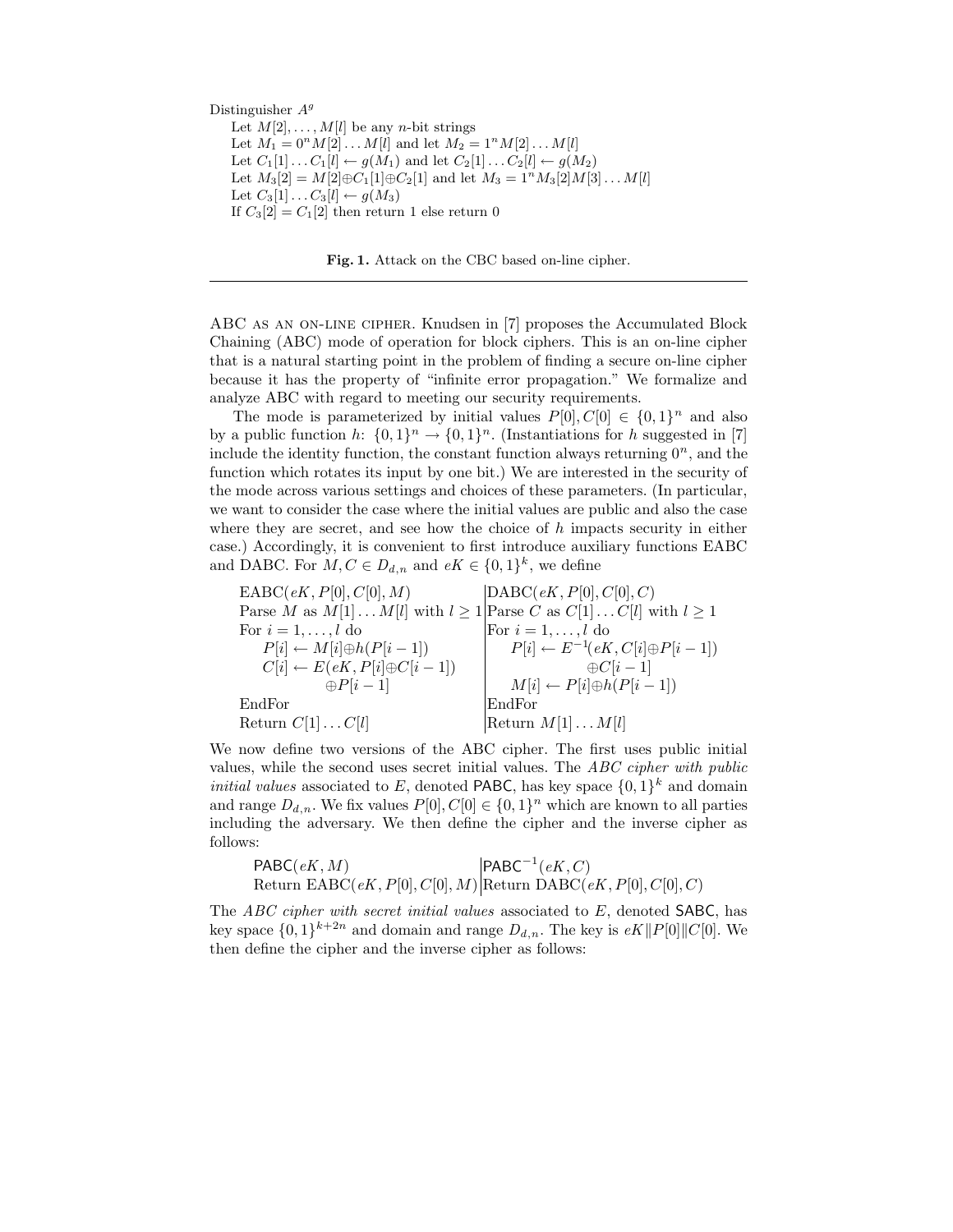Distinguisher  $A^g$ 

Let  $M[2], \ldots, M[l]$  be any *n*-bit strings Let  $M_1 = 0^n M[2] \dots M[l]$  and let  $M_2 = 1^n M[2] \dots M[l]$ Let  $C_1[1] \dots C_1[l] \leftarrow g(M_1)$  and let  $C_2[1] \dots C_2[l] \leftarrow g(M_2)$ Let  $M_3[2] = M[2] \oplus C_1[1] \oplus C_2[1] \oplus h(0^n \oplus h(P[0])) \oplus h(1^n \oplus h(P[0]))$ Let  $M_3 = 1^n M_3[2]M[3] \dots M[l]$ Let  $C_3[1] \ldots C_3[l] \leftarrow g(M_3)$ If  $C_3[2] = C_1[2] \oplus 1^n$ , then return 1 else return 0

Fig. 2. Attack on the ABC based on-line cipher.

 $SABC(eK||P[0]||C[0], M)$ Return  $EABC(eK, P[0], C[0], M)$  $\mathsf{SABC}^{-1}(eK\|P[0]\|C[0],C)$ Return  $\text{DABC}(eK, P[0], C[0], C)$ 

It is easy to check that both the above ciphers are n-on-line.

We show that the ABC cipher with public initial values is not a secure OPRP for all choices of the function  $h$ . The attack is shown in Figure 2. The adversary A gets an oracle g where g is either an instance of PABC or an instance of OPerm $_{d,n}$ . The adversary can mount this attack because the function h as well as the value  $P[0]$  are public. We claim that

$$
\mathbf{Adv}_{\mathsf{PABC}}^{\text{opp-cpa}}(A) \ge 1 - 2 \cdot 2^{-n} . \tag{2}
$$

Since A made only three oracle queries, this means that PABC is not a secure on-line cipher.

We show that the ABC cipher with secret initial values is not a secure OPRP for a class of functions h that includes the ones suggested in  $[7]$ . Specifically, let us say that a function  $h: \{0,1\}^n \to \{0,1\}^n$  is linear if  $h(x \oplus y) = h(x) \oplus h(y)$ for all  $x, y \in \{0, 1\}^n$ . (Notice that the identity function, the constant function always returning  $0^n$ , and the function which rotates its input by one bit are all linear.) For any linear hash function  $h$ , we simply note that the above attack applies. This is because the fourth line of the adversary's code can be replaced by

Let  $M_3[2] = M[2] \oplus C_1[1] \oplus C_2[1] \oplus h(0^n) \oplus h(1^n)$ 

The adversary can compute  $M_3[2]$  because h is public. The fact that h is linear means that the value  $M_3[2]$  is the same as before, so the attack has the same success probability. The analysis for the attacks against both PABC and SABC appear in the full version of this paper [1].

## 5 Lemmas about AXU families

Our constructions of on-line ciphers will use the families of AXU (Almost Xor Universal) functions as defined by Krawczyk [8]. We recall the definition, and then prove some lemmas that will be helpful in our analyses.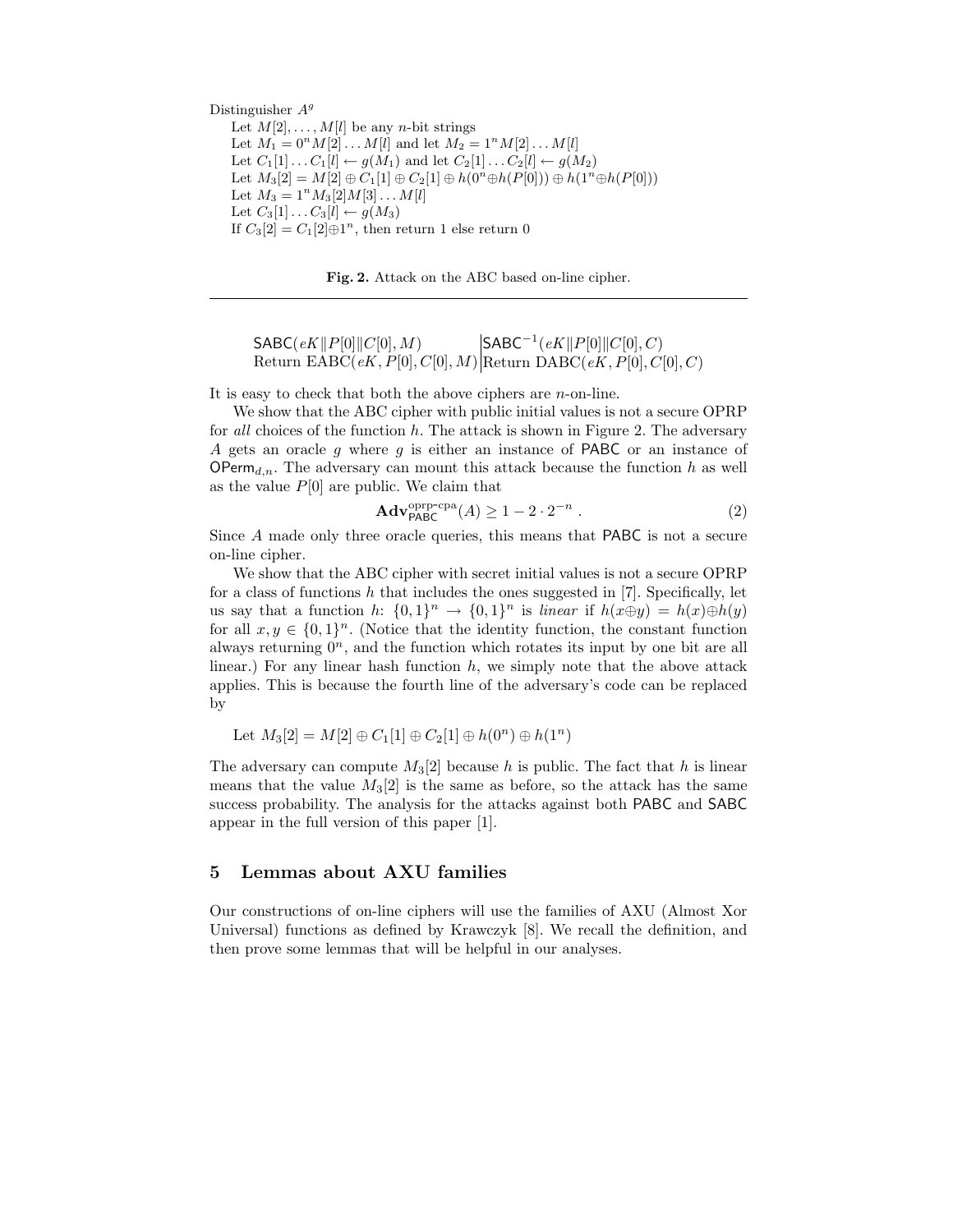**Definition 3.** Let  $n, hk \geq 1$  be integers, and let  $H: \{0, 1\}^{hk} \times \{0, 1\}^n \rightarrow \{0, 1\}^n$ be a family of functions. Let

$$
\mathbf{Adv}_{H}^{\text{axu}} = \max_{x_1, x_2, y} \left\{ \Pr \left[ K \stackrel{R}{\leftarrow} \{0, 1\}^{hk} : H(K, x_1) \oplus H(K, x_2) = y \right] \right\}
$$

where the maximum is over all *distinct*  $x_1, x_2 \in \{0, 1\}^n$  and all  $y \in \{0, 1\}^n$ .

The "advantage function" based notation we are introducing is novel: previous works used instead the term " $\epsilon$ -AXU" family to refer to a family H that, in our notation, has  $\mathbf{Adv}_{H}^{\text{axu}} \leq \epsilon$ . We find the "advantage function" based notation more convenient, and more consistent with the rest of our security definitions.

The definition is information-theoretic, talking of the maximum value of some probability. We will find it convenient to think in terms of an adversary attacking the scheme, and will use the following lemma. We stress that below there are no limits on the running time of the adversary. This lemma is standard, and follows easily from Definition 3, so we omit the proof.

**Lemma 1.** Let  $n, hk \geq 1$  be integers, and let  $H: \{0,1\}^{hk} \times \{0,1\}^n \to \{0,1\}^n$ be a family of functions. Let A be any possibly probabilistic algorithm that takes no inputs and returns a triple  $(x_1, x_2, y)$  of n-bit strings. Then

$$
\Pr\left[(x_1, x_2, y) \stackrel{R}{\leftarrow} A \, ; \, K \stackrel{R}{\leftarrow} \{0, 1\}^{hk} \; : \; H(K, x_1) \oplus H(K, x_2) = y\right] \leq \mathbf{Adv}_{H}^{\text{axu}}.
$$

In the formulation of Lemma 1, it is important that the adversary is constrained to pick  $x_1, x_2, y$  before the K is chosen. In our upcoming analyses, we will, in contrast, be considering an adversary that obtains some partial information regarding  $H(K, \cdot)$  in the course of its search for a certain kind of "collision," and uses this to guide its search. Specifically, our adversary B can be viewed as having access to an oracle that knows a key  $K$ . The adversary functions in stages. In stage i, it produces a pair  $(x_i, y_i)$  of values which it submits to the oracle. The latter responds with a bit indicating whether or not there exists some  $j \in \{1, \ldots, i-1\}$  such that  $H(K, x_j) \oplus H(K, x_i) = y_j \oplus y_i$ . (The oracle is stateful because it has to remember the adversary queries from previous stages in order to be able to answer the current query.) We wish to argue that the partial information about  $H(K, \cdot)$  that is obtained by the adversary via this process is not too large. Specifically, we argue that the probability that the adversary ever gets back a positive response from the oracle is  $O(q^2) \cdot \mathbf{Adv}_{H}^{\text{axu}}$ .

In the formal definition that follows, we first describe an algorithm that serves as a stateful oracle discussed above. Then, we describe an experiment in which the adversary B with oracle access to the algorithm is executed.

**Definition 4.** Let  $H: \{0,1\}^{hk} \times \{0,1\}^n \rightarrow \{0,1\}^n$  be a family of hash functions, and let  $hK$  be a string of length  $hk$ . We define the following stateful algorithm D. It maintains a counter i and arrays  $X, Y$ , and takes n-bit strings  $x, y$  as inputs. Then, we let B be an adversary with oracle access to  $D_{hK}$  and define an experiment in which B executes.

Algorithm  $D_{hK}(x, y)$  $\overrightarrow{i} \leftarrow i+1 : r \leftarrow 0 : X[i] \leftarrow x : Y[i] \leftarrow y$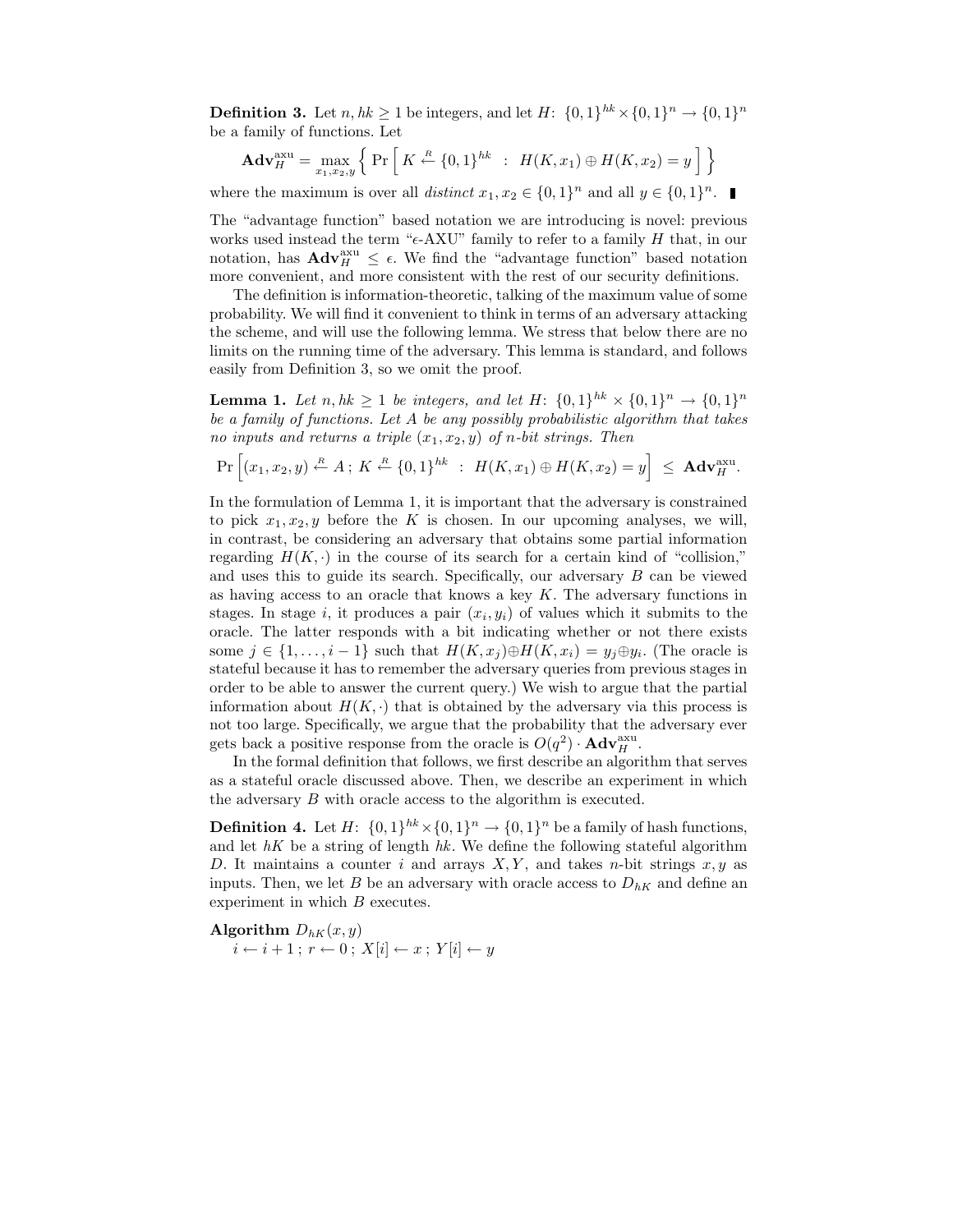For  $j = 1, \ldots, i - 1$  do If  $(H(hK, X[j])\oplus Y[j] = H(hK, X[i])\oplus Y[i])$  and  $(X[j] \neq X[i])$  then  $r \leftarrow j$ EndFor Return r

Experiment  $\mathrm{Exp}_{H}^{\mathrm{axu-cr}}(B)$ 

 $hK \stackrel{R}{\leftarrow} \{0,1\}^{hk}$ Initialize  $D_{hK}$  with  $i = 0$  and  $X, Y$  empty Run  $B^{D_{hk}(\cdot,\cdot)}$  until it halts If B made some oracle query that received a non-zero response, then return 1, else return 0.

We define the *advantage* of the adversary  $B$  and the  $AXU$ -Collision advantage function of  $H$  as follows. For any integer  $q$ ,

$$
\mathbf{Adv}_{H}^{\text{axu-cr}}(B) = \Pr[\mathbf{Exp}_{H}^{\text{axu-cr}}(B) = 1]
$$

$$
\mathbf{Adv}_{H}^{\text{axu-cr}}(q) = \max_{B} \left\{ \mathbf{Adv}_{H}^{\text{axu-cr}}(B) \right\}
$$

where the maximum is taken over all adversaries making q queries.  $\blacksquare$ 

The following lemma states the relationship between Definition 3 and Definition 4. The proof is presented in the full version of this paper [1].

**Lemma 2.** Let  $H: \{0,1\}^{hk} \times \{0,1\}^n \rightarrow \{0,1\}^n$  be a family of hash functions. Then,

$$
\mathbf{Adv}_{H}^{\text{axu-cr}}(q) \ \leq \ q(q-1) \cdot \mathbf{Adv}_{H}^{\text{axu}}.
$$

## 6 The HCBC cipher

In this section, we suggest a construction of an on-line cipher. We call it HCBC and prove its security against chosen-plaintext attacks. This construction is similar to the CBC mode of encryption. The only difference is that each output block passes through a keyed hash function before getting exclusive-or-ed with the next input block. The key of the hash function is kept secret.

**Construction 1.** Let  $n, d \ge 1$  be integers, and let E:  $\{0, 1\}^{ek} \times \{0, 1\}^{n} \rightarrow$  $\{0,1\}^n$  be a block cipher. Let  $H: \{0,1\}^{hk} \times \{0,1\}^n \rightarrow \{0,1\}^n$  be a family of hash functions. We associate to them a cipher  $\textsf{HCBC}: \{0,1\}^{ek+hk} \times D_{d,n} \to D_{d,n}$ . A key for it is a pair  $eK||\hbar K$  where  $eK$  is a key for E and  $\hbar K$  is a key for H. The cipher and its inverse are defined as follows for  $M, C \in D_{d,n}$ . Figure 3 illustrates the cipher.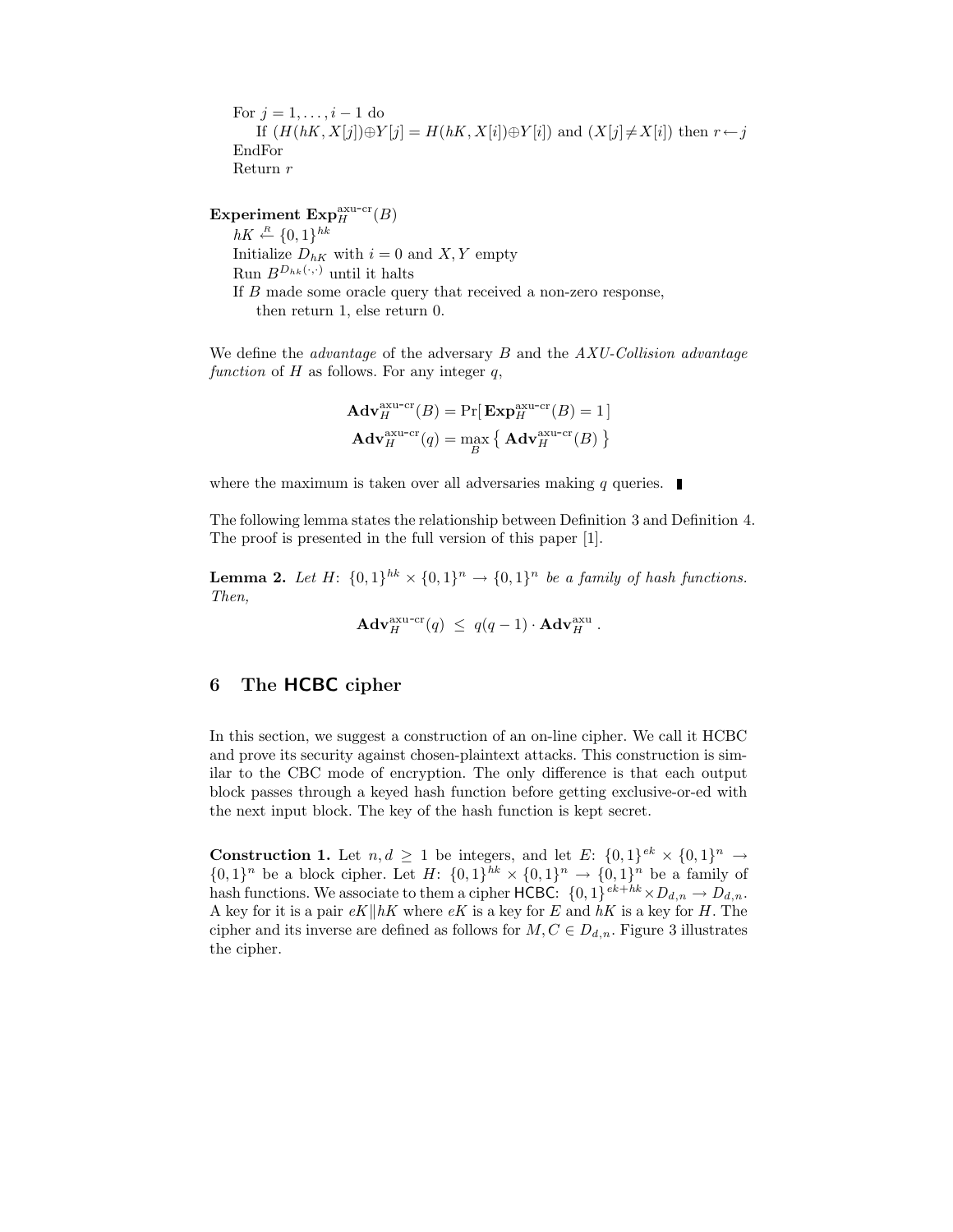

Fig. 3. The HCBC cipher.

 $HCBC(eK|| hK, M)$ Parse M as  $M[1] \dots M[l]$  with  $l \geq 1$  Parse C as  $C[1] \dots C[l]$  with  $l \geq 1$  $C[0] \leftarrow 0^n$ For  $i = 1, \ldots, l$  do  $P[i] \leftarrow H(hK, C[i-1]) \oplus M[i]$  $C[i] \leftarrow E(eK, P[i])$ EndFor Return  $C[1] \dots C[l]$  $HCBC^{-1}(eK|| hK, C)$  $C[0] \leftarrow 0^n$ For  $i = 1, \ldots, l$  do  $P[i] \leftarrow E^{-1}(eK, C[i])$  $M[i] \leftarrow H(hK, C[i-1]) \oplus P[i]$ EndFor Return  $M[1] \ldots M[l]$ 

The following theorem implies that, if  $E$  is a PRP secure against chosen-plaintext attacks and  $H$  is an AXU family of hash functions, then  $HCBC$  is an OPRP secure against chosen-plaintext attacks.

**Theorem 1.** Let E:  $\{0,1\}^{ek} \times \{0,1\}^{n} \rightarrow \{0,1\}^{n}$  be a block cipher, and let H:  $\{0,1\}^{hk} \times \{0,1\}^n \rightarrow \{0,1\}^n$  be a family of hash functions. Let HCBC be the n-on-line cipher associated to them as per Construction 1. Then, for any integers  $t, q_e, \mu_e \geq 0$  such that  $\mu_e/n \leq 2^{n-1}$ , we have

$$
\begin{aligned} &\mathbf{Adv}_{\mathsf{HCBC}}^{\text{opp-cpa}}(t,q_e,\mu_e)\;\leq\\ &\mathbf{Adv}_{E}^{\text{prp-cpa}}(t,\mu_e/n,\mu_e)+\left(\frac{\mu_e^2-n\mu_e}{n^2}\right)\cdot\mathbf{Adv}_{H}^{\text{axu}}+\frac{\mu_e^2+2n(q_e+1)\mu_e}{n^2\cdot 2^n}\\ \end{aligned}
$$

.

HCBC is not secure against chosen-ciphertext attacks. We present an attack in the full version of this paper [1].

A complete proof of Theorem 1 can be found in the full version of this paper [1]. In the rest of this section, we provide an overview of this proof.

We introduce the notation  $\text{HCBC}_{\pi}(hK, \cdot)$  to denote an instance of a cipher defined by Construction 1 where a permutation  $\pi$  and  $\pi^{-1}$  are used in place of a permutation from the family  $E$  and its inverse, respectively. The proof looks at an on-line cipher as a  $2^n$ -ary tree of permutations on  $\{0,1\}^n$ , and goes through a hybrid argument involving a sequence of different games that "move" from OPerm $_{d,n}$  to HCBC. Let A be an adversary that has oracle access to a lengthpreserving function  $f: D_{d,n} \to D_{d,n}$ . We assume that A makes at most  $q_e$  oracle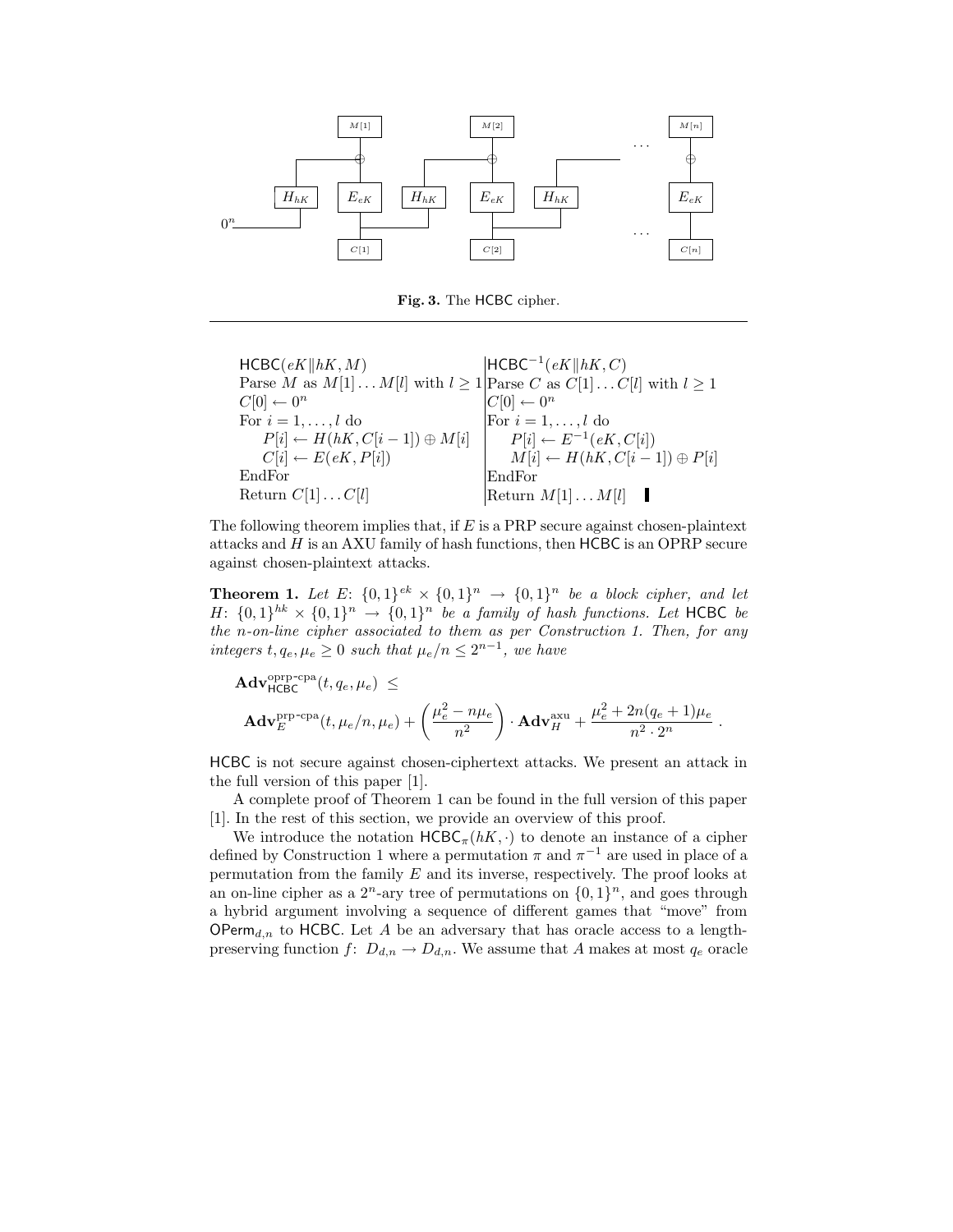queries the sum of whose lengths is at most  $\mu_e$  bits. We define three games associated with the adversary A as follows.

**Game 1.** Choose a tree of random permutations  $T \stackrel{R}{\leftarrow} \mathsf{Tree}(n, \mathsf{Perm}_n, d)$ . Run A, replying to its oracle queries via T as described in Section 3. Let  $P_1$  be the probability that A returns 1.

**Game 2.** Choose a random permutation,  $\pi \stackrel{R}{\leftarrow}$  Perm<sub>n</sub>, and choose a random key for H via  $hK \stackrel{R}{\leftarrow} \{0,1\}^{hk}$ . Run A, replying to its oracle queries via  $\mathsf{HCBC}_\pi(hK, \cdot)$ . Let  $P_2$  be the probability that  $A$  returns 1.

**Game 3.** Choose random keys for E and H via  $eK \stackrel{R}{\leftarrow} \{0,1\}^{ek}$  and  $hK \stackrel{R}{\leftarrow}$  ${0,1}^{hk}$ , respectively. Run A, replying to its oracle queries via  $\textsf{HCBC}(eK||hK, \cdot)$ . Let  $P_3$  be the probability that A returns 1.

By the definition of  $\mathbf{Adv}_{\mathsf{HCBC}}^{\text{opp-cpa}}(A)$ , we have

$$
Adv_{HCBC}^{opr-cpa}(A) = P_3 - P_1 = (P_3 - P_2) + (P_2 - P_1).
$$
 (3)

We bound the difference terms via the following lemmas:

**Lemma 3.** 
$$
P_3 - P_2 \leq \text{Adv}_{E}^{\text{prp-cpa}}(t, \mu_e/n, \mu_e)
$$

**Lemma 4.** 
$$
P_2 - P_1 \leq \frac{\mu_e^2 + 2n(q_e + 1)\mu_e}{n^2 \cdot 2^n} + \mathbf{Adv}_{H}^{\text{axu-cr}}(\mu_e/n)
$$

Equation (3), Lemma 2, and the above lemmas imply the statement of the theorem. We proceed to discuss the proofs of the lemmas.

The proof of Lemma 3 is a standard simulation argument, detailed in [1]. The rest of this section is devoted to an overview of the proof of Lemma 4. We let  $M_1, \ldots, M_{q_e}$  denote A's queries, where  $M_j = M_j[1] \ldots M_j[l_j]$  for  $j = 1, \ldots, q_e$ . Let  $hK$  denote the key of the hash function, and  $\pi$  the choice of permutation from  $\text{Perm}_n$ , that underly Game 2. Then we introduce the following notation in this game:

For each 
$$
j = 1, ..., q_e
$$
  
\nLet  $C_j[0] = 0^n$   
\nFor  $i = 1, ..., l_j$   
\nLet  $P_j[i] = H(hK, C_j[i-1]) \oplus M_j[i]$  and let  $C_j[i] = \pi(P_j[i])$ 

We now define some events in Game 2:

**Event ZO**<sub>2</sub>: There exist  $(i, j)$  such that  $1 \leq j \leq q_e, 1 \leq i \leq l_j$  and  $C_j[i] = 0^n$ 

**Event** HC : There exist  $(i, j), (i', j')$  such that  $1 \leq j < j' \leq q_e, 1 \leq i \leq l_j$ ,  $1 \leq i' \leq l_{j'}$  and  $P_j[i] = P_{j'}[i'],$  but  $C_j[i-1] \neq C_{j'}[i'-1]$ 

Event  $B_2$ : ZO<sub>2</sub>  $\vee$  HC.

Now let T denote the random choice of tree from  $\mathsf{Tree}(n, \mathsf{Perm}_n, d)$  that underlies Game 1 and introduce the following notation in this game: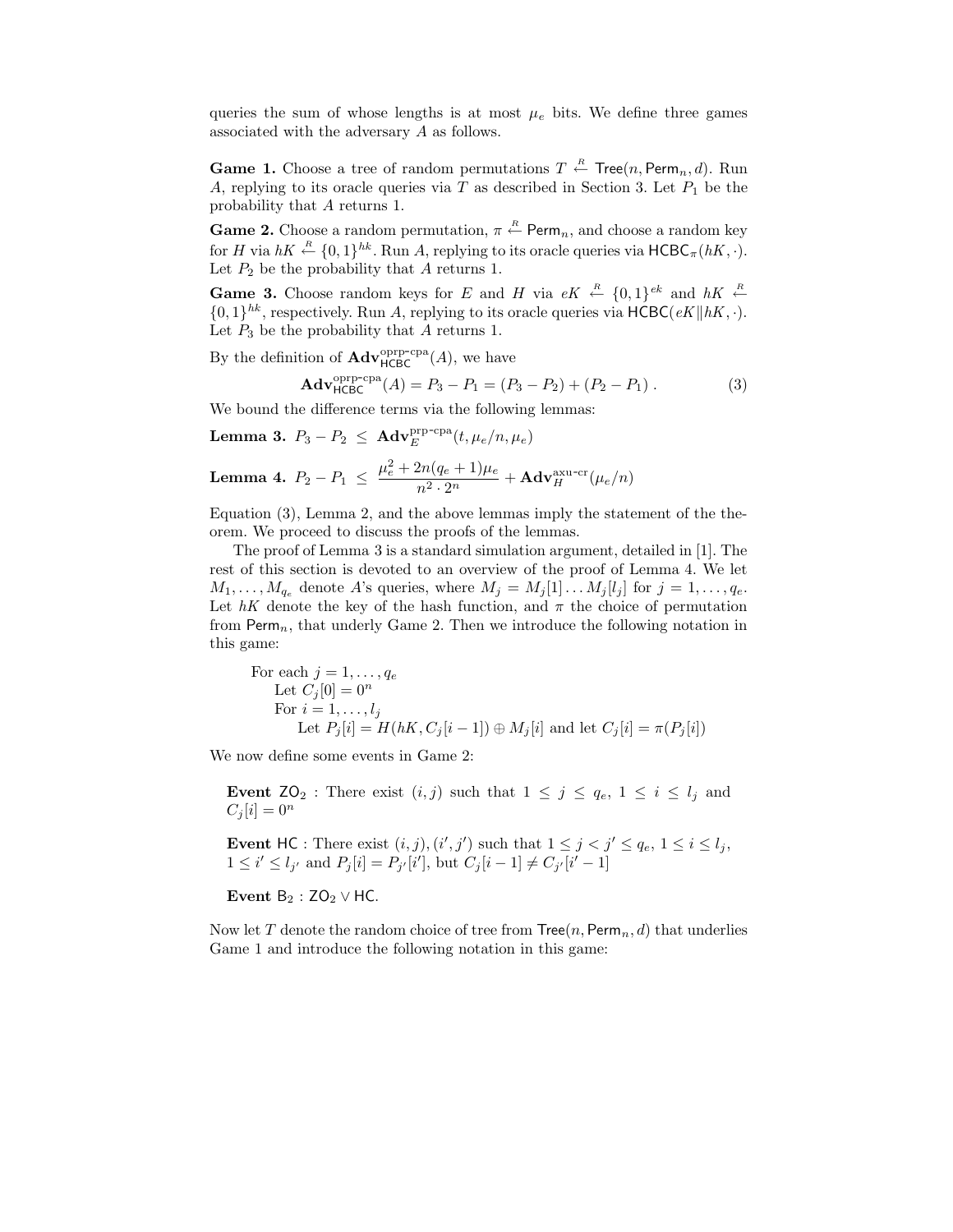For each 
$$
j = 1, \ldots, q_e
$$
\nLet  $x_j[0] = \varepsilon$ \nFor  $i = 1, \ldots, l_j$ \nLet  $C_j[i] = T_{x_j[i-1]}(M_j[i])$  and let  $x_j[i] = x_j[i-1] \| C_j[i]$ 

We now define some events in Game 1:

**Event ZO**<sub>1</sub>: There exist  $(i, j)$  such that  $1 \leq j \leq q_e, 1 \leq i \leq l_j$  and  $C_j[i] = 0^n$ 

**Event OC**: There exist  $(i, j), (i', j')$  such that  $1 \leq j < j' \leq q_e, 1 \leq i \leq l_j$ ,  $1 \leq i' \leq l_{j'}$  and  $x_j[i-1] \neq x_{j'}[i'-1]$  but  $C_j[i] = C_{j'}[i']$ 

Event  $B_1$  : ZO<sub>1</sub>  $\vee$  OC

Let  $Pr_1[\cdot]$  denote the probability function underlying Game 1, namely that created by the random choice  $T \stackrel{R}{\leftarrow}$  Tree $(n, \text{Perm}_n, d)$ , and let  $\text{Pr}_2[\cdot]$  denote the probability function underlying Game 2, namely that created by the random choices of  $\pi$  and  $hK$ . Let F denote  $\text{HCBC}_{\pi}(hK, \cdot)$ .

*Claim.*  $Pr_2[A^F = 1 | \overline{B}_2] = Pr_1[A^T = 1 | \overline{B}_1]$ 

Given this claim, a conditioning argument can be used to show that

 $P_2 - P_1 \leq Pr_2[HC] + Pr_2[ZO_2] + Pr_1[B_1].$ 

The terms are bounded via the following claims:

*Claim.* Pr<sub>2</sub>[
$$
HC
$$
]  $\leq$  **Adv**<sup>*axu-cr*</sup> $(\mu_e/n)$   
*Claim.* Pr<sub>2</sub>[ $ZO_2$ ]  $\leq \frac{2\mu_e}{n \cdot 2^n}$   $\blacksquare$   
*Claim.* Pr<sub>1</sub>[ $B_1$ ]  $\leq \frac{\mu_e^2 + 2nq_e\mu_e}{n^2 \cdot 2^n}$   $\blacksquare$ 

The proofs of the four claims above can be found in [1]. We conclude this sketch by providing some intuition regarding the choice of the "bad" events, beginning with the following definition.

Definition. Suppose  $1 \leq j, j' \leq q, 1 \leq i \leq l_j$  and  $1 \leq i' \leq l_{j'}$ . We say that  $(i, j) \prec (i', j')$  if: either  $j = j'$  and  $i < i'$ , or  $j < j'$ . We say that  $(i', j')$  is trivial if there exists some  $j < j'$  such that  $ni' \leq |\mathsf{LCP}_n(M_j, M_{j'})|$ .

We claim that the bad event  $B_2$  has been chosen so that, in its absence, the following is true for every non-trivial  $(i', j')$ : If  $(i, j) \prec (i', j')$  then  $P_j[i] \neq P_{j'}[i']$ . In other words, any two input points to the function  $\pi$  are unequal unless they are equal for the trivial reason that the corresponding message prefixes are equal. This means that in the absence of the bad event, ciphertext blocks whose value is not "forced" by message prefix conditions are random but distinct, being outputs of a random permutation. We have choosen event  $B_1$  in Game 1 so that the output distribution here, conditioned on the absence of this event, is the same.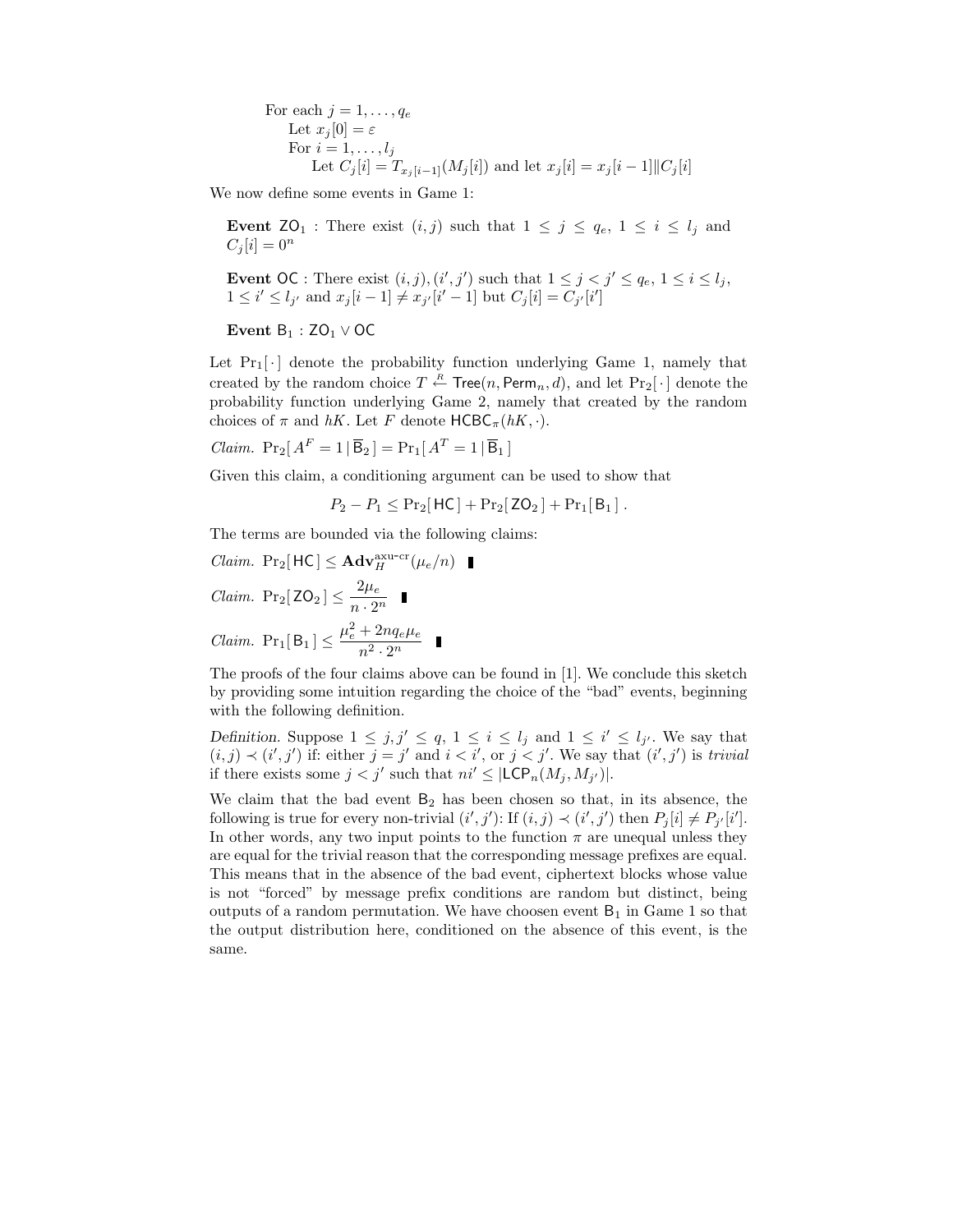## 7 Usage of on-line ciphers

The use of an on-line ciphers can provide strong privacy and authenticity properties, even though the cipher itself is weak compared to a standard one, if the plaintext space has appropriate properties. This follows via the the encodethen-encipher paradigm of [4], under which we imagine an explicit encoding step applied to the raw data before enciphering. While [4] say that randomness and redundancy anywhere in the message suffices, we have to be more constrained: we *prepend* randomness and *append* redundancy.

**Construction 2.** Let n, d be integers, and let F:  $K \text{eys}(F) \times D_{d,n} \to D_{d,n}$ be a cipher. We associate to them the following symmetric encryption scheme  $\mathcal{S}\mathcal{E} = (\mathcal{K}, \mathcal{E}, \mathcal{D})$ :

Algorithm  $K$  $K \stackrel{R}{\leftarrow} \text{Keys}(F)$ Return K Algorithm  $\mathcal{E}(K,M)$  Algorithm  $\mathcal{D}(K,C)$  $r \stackrel{R}{\leftarrow} \{0,1\}^n$  $x \leftarrow r||M||0^n$  $C \leftarrow F(K, x)$ Return C  $x \leftarrow F^{-1}(K, C)$ If  $|x| < 3n$  then return  $\perp$ Parse x as  $r||M||\tau$  with  $|r| = |\tau| = n$ If  $\tau = 0^n$  then return M Else return ⊥

We want to show that this scheme provides privacy, when  $F$  is an n-on-line cipher secure against chosen-plaintext attacks, and authenticity, when  $F$  is an n-on-line cipher secure against chosen-ciphertext attacks. Definitions for these privacy and authenticity notions are standard (see for example [3]). Briefly, the symmetric encryption scheme achieves privacy and is called IND-CPA-secure if no polynomial time adversary, which gets to see ciphertexts for plaintexts of its choice and is given a challenge ciphertext, can get "any" information about the underlying plaintext. The symmetric encryption scheme achieves integrity and is called INT-CTXT-secure if no polynomial time adversary, which gets to see ciphertexts of plaintexts of its choice, can create a "new" valid ciphertext. The following claims state our results.

**Proposition 4.** Let F: Keys $(F) \times D_{d,n} \to D_{d,n}$  be an n-on-line cipher, and let  $\mathcal{S}\mathcal{E} = (\mathcal{K}, \mathcal{E}, \mathcal{D})$  be the symmetric encryption scheme defined in Construction 2. Then, for any integers  $t, q_e, \mu_e \geq 0$ ,

$$
\mathbf{Adv}_{\mathcal{SE}}^{\text{ind-cpa}}(t, q_e, \mu_e) \leq 2\mathbf{Adv}_{F}^{\text{opp-p-cpa}}(t, q_e, \mu_e) + \frac{q_e^2}{2^n}.
$$

Also, for any integers  $t, q_e, q_d, \mu_e, \mu_d \geq 0$ ,

$$
\mathbf{Adv}_{\mathcal{SE}}^{\text{int-ctxt}}(t, q_e, q_d, \mu_e, \mu_d) \leq 2\mathbf{Adv}_{F}^{\text{oprp-cca}}(t, q_e, \mu_e, q_d, \mu_d) + \frac{q_d}{2^n}.
$$

That is, if  $F$  is an *n*-on-line cipher secure against chosen-plaintext attacks, then  $\mathcal{S}\mathcal{E}$  is IND-CPA secure, and if F is also secure against chosen-ciphertext attacks, then  $S\mathcal{E}$  is INT-CTXT secure.

The proof of Proposition 4 is simple and follows [4]. We present it in [1]. Note that if n-on-line ciphers are used to encrypt messages which by their nature start with at least n random bits and end with some fixed sequence of  $n$  bits than